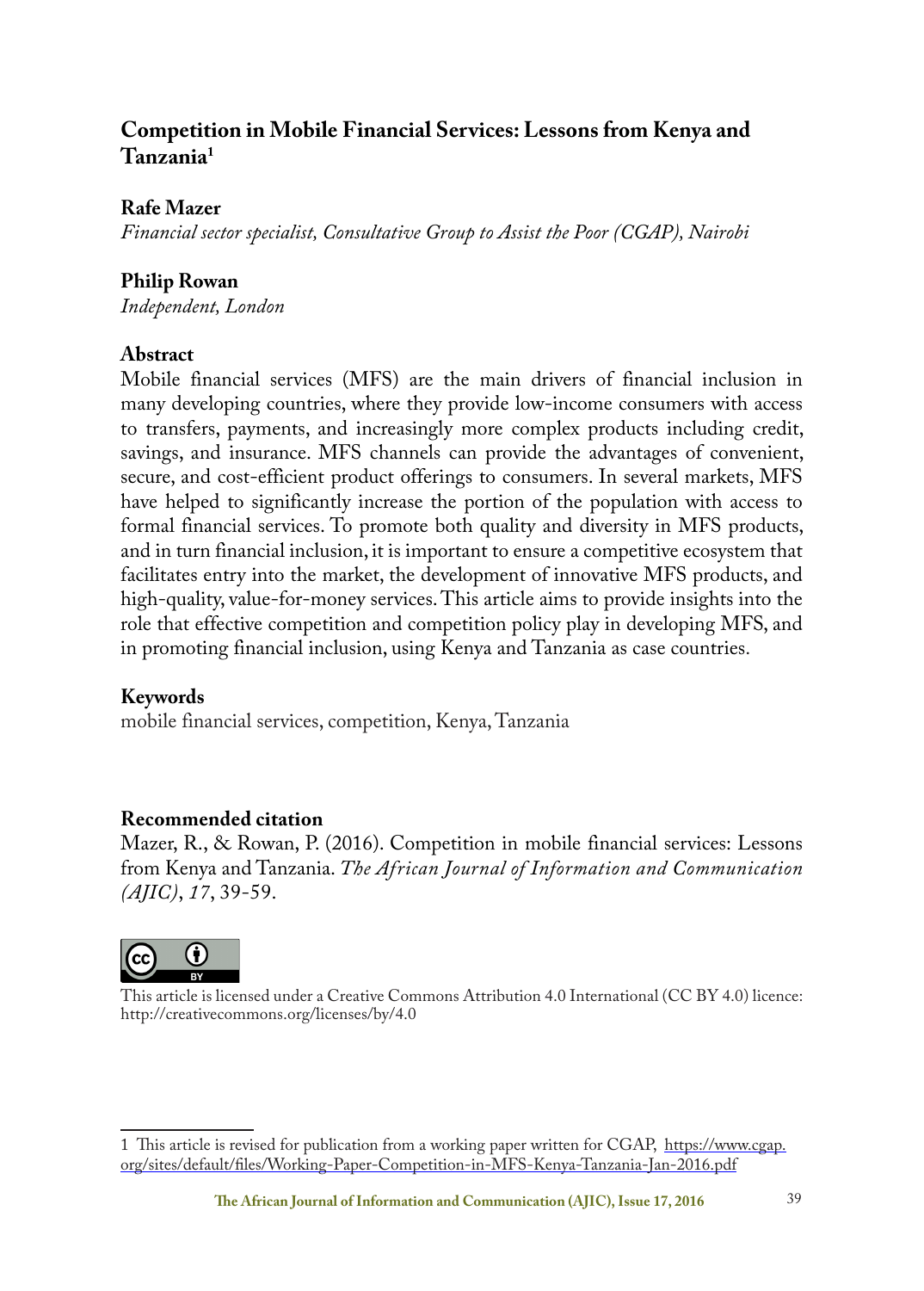# **1. Introduction**

In this discussion, mobile financial services (MFS) refers to mobile money and digital platform accounts services that are primarily accessed via mobile channels and agent networks that are serving a significant portion of previously un-served and underserved financial consumers in emerging markets. Mobile money is now available in most developing and emerging markets, with 219 mobile money services in 84 countries at the end of 2013 (Almazán & Sitbon, 2014; GSMA, 2014a). Indeed by the end of 2013, nine markets had more mobile money accounts than bank accounts. This paper uses the experiences of two of the leading MFS markets in the world—Kenya and Tanzania—to identify priority competition issues in MFS for policymakers to consider and, where relevant, act upon.

In the mobile financial services (MFS) market, effective competition can improve financial inclusion in a number of ways:

- *Price:* Effective competition among providers drives them to operate more efficiently and price their products competitively to attract consumers. This can lead to lower costs passed on to consumers and businesses, which can make financial services more affordable to low-income, underserved populations (Balasubramanian & Drake, 2015; Economides & Jeziorski, 2016).
- *• Quality of products:* Effective competition incentivises providers (i) to ensure that the products they provide are high quality and (ii) to retain consumers, helping adopters of products remain active users—all the more pertinent given high dormancy rates experienced by some providers of MFS (Di Castri, 2013; Mas, 2014).
- *• Variety and diversity of products:* Effective competition also incentivises providers to introduce new and innovative MFS products and services, which promotes increased uptake and use of financial services among the poor (G20, 2016; Hanouch & Chen, 2015).
- *• Quality of service:* Where consumers have a wider range of options for products and services, service quality is often promoted, as firms compete on service to mitigate against consumers switching providers. In MFS markets, service can impact product quality in multiple ways, including the quality of the financial product, but also the quality of the telecommunications channels and agent networks through which these services may be accessed (Bourreau & Valletti, 2015; McKee, Kaffenberger & Zimmerman, 2015).

The research methodologies for the MFS study included a review of literature on innovation and expansion of MFS markets and related policies; a review of relevant laws and regulations in Kenya and Tanzania pertaining to the banking and telecommunications sectors; stakeholder interviews and data collection from MFS providers, policymakers, researchers and consumer advocates in Kenya and Tanzania conducted between July and December 2014; and, consumer research with MFS users on digital credit usage and price awareness and sensitivity, in July 2014 and November 2014 respectively.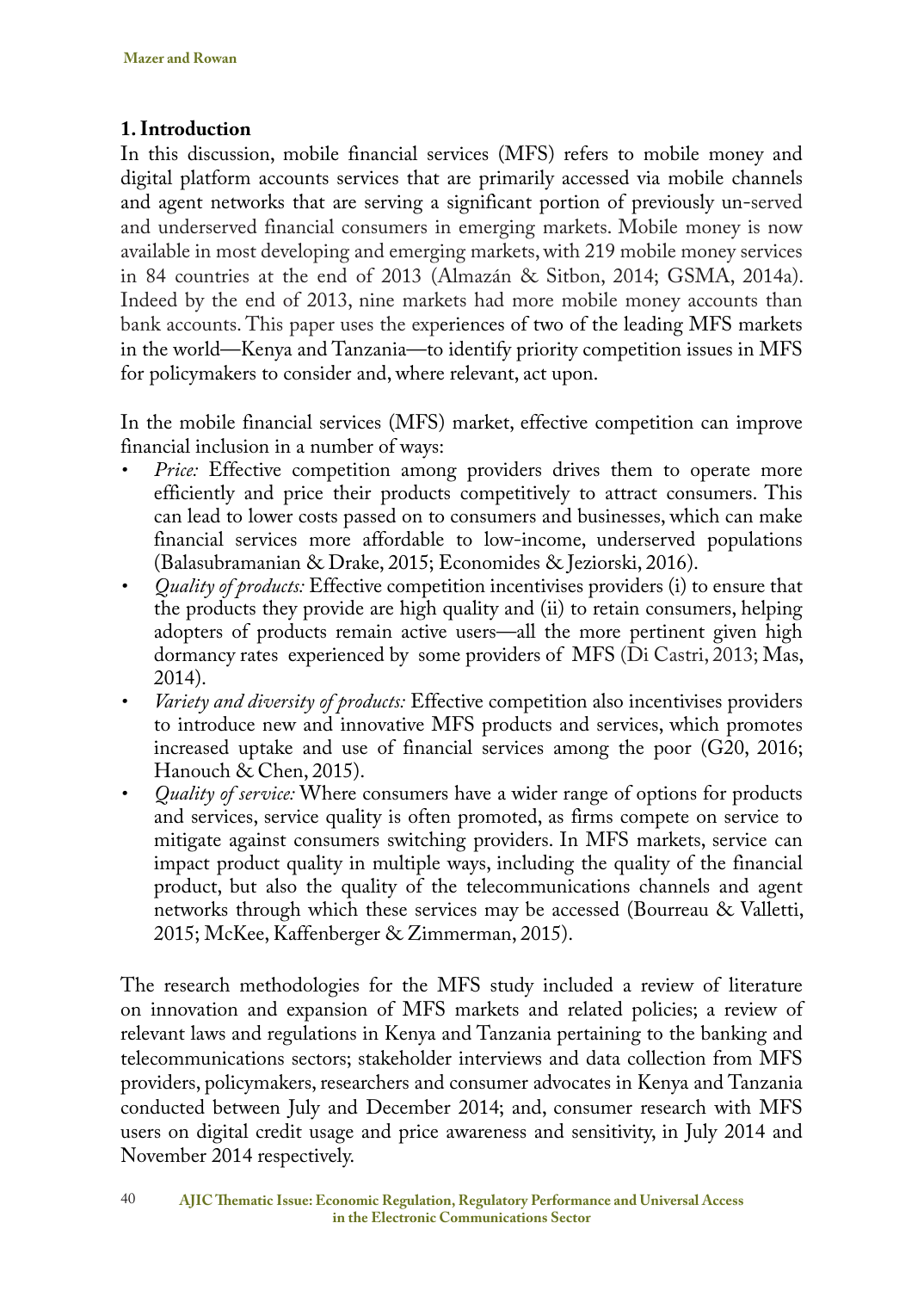#### **2. Key competition issues for mobile financial services in Kenya and Tanzania**

#### *Access to the channel for delivering MFS*

Access channels are a critical dimension in ensuring a competitive MFS market. Here, we consider the importance of the main channels and their pricing in Kenya and Tanzania, as well as how this can undermine competition. Important implications for regulation are explored. In the market for MFS, financial institutions are customers of, and competitors to, mobile network operators (MNOs). This creates a fundamental conflict of interest, because MNOs control access to the mobile network and have sufficient incentive to restrict access to competitors. There are several potential adverse consequences for competition that may arise from restrictions in channel access (Hanouch & Chen, 2015; Mas & Staley, 2014; Mazer & Rowan, 2015), including potential foreclosure of the market to providers competing in the same space as the MNOs, constituting a barrier to entry; product range in the market may consequently be limited; there is limited scope for innovation by firms with potentially high-value and high-demand products and services, who cannot use prevailing access channels to serve potential customers; high costs may be passed through to consumers in the form of increased prices, due to the cost of channel access.

In Kenya and Tanzania, the dominant front-end technology used in the deployment of mobile banking services is unstructured supplementary service data (USSD) technology. USSD, a communications service controlled by MNOs, is believed to be a critical piece of technology used to provide MFS on nearly any phone, at low cost, and without requiring access to the user's SIM card. USSD enables customers to send instructions to the MFS provider along with their personal identification number (PIN) for authentication, while enabling the MFS provider to send responses to clients and confirm transactions (Hanouch & Chen, 2015).

#### *The price of USSD channel access*

The price of USSD channel access is critical in determining how effective competition will be in a market, since it will determine whether, and how easily, providers can enter and compete in the market. In the interviews, a number of stakeholders identified that the cost to MNOs of providing USSD channel access amounted to fractions of one Kenyan shilling (KES). However, Table 1 shows that the prices MNOs charge banks and other third parties are much higher, sometimes considerably higher.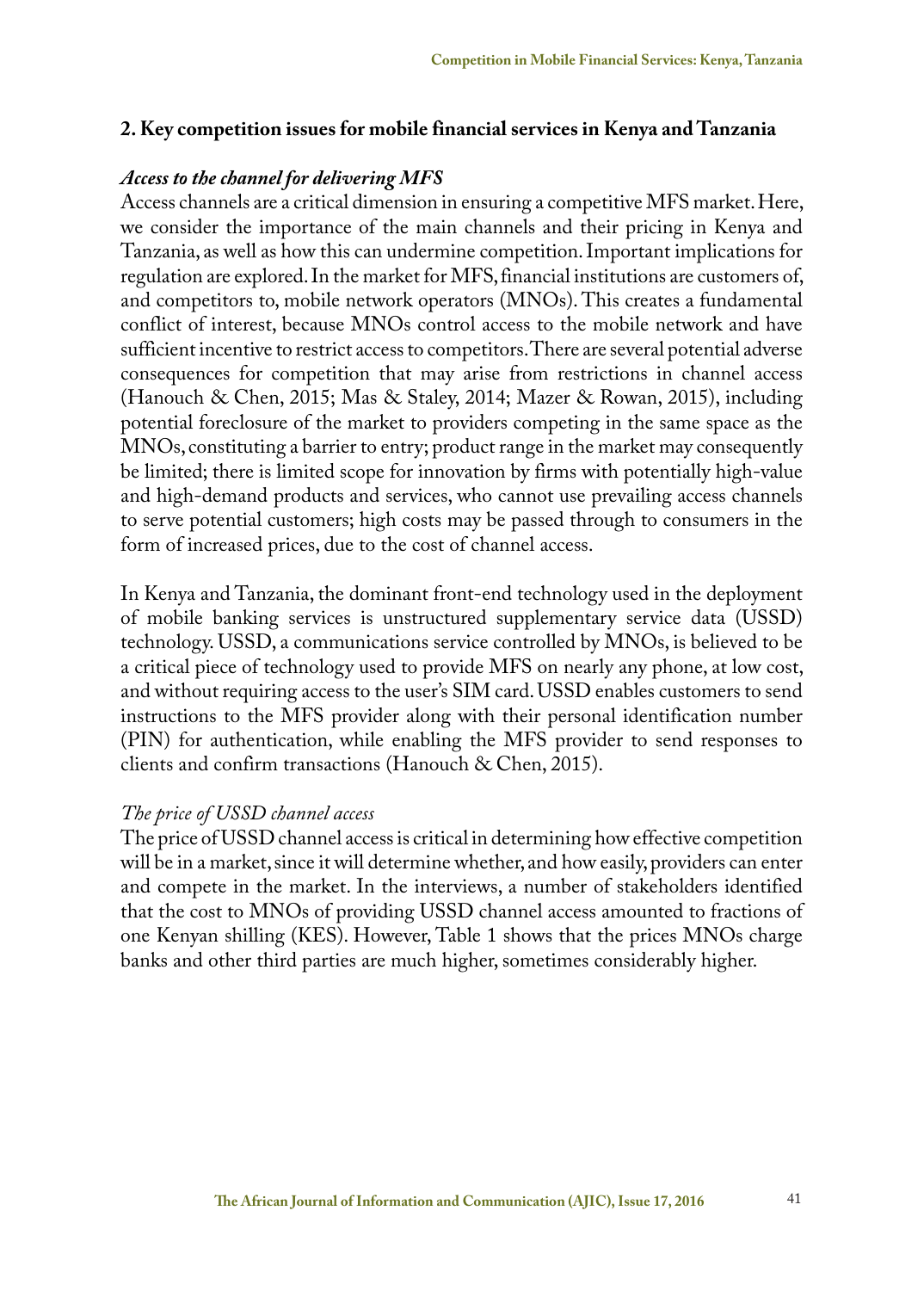|                                                                                                     | MNO1           |                              | MNO <sub>2</sub>   |                              | MNO3               |                       | MNO <sub>4</sub>   |                       |
|-----------------------------------------------------------------------------------------------------|----------------|------------------------------|--------------------|------------------------------|--------------------|-----------------------|--------------------|-----------------------|
|                                                                                                     | Cost<br>(KES)  | <b>Duration</b><br>(seconds) | Cost<br>(KES)      | <b>Duration</b><br>(seconds) | Cost<br>(KES)      | Duration<br>(seconds) | Cost<br>(KES)      | Duration<br>(seconds) |
| <b>Bank1</b>                                                                                        | 5              | 180                          | Monthly access fee |                              | Monthly access fee |                       | Monthly access fee |                       |
| Bank 2                                                                                              | $\overline{4}$ | 120                          | $\mathbf{1}$       | 180                          | Not used           |                       | No charge          |                       |
| Bank 3                                                                                              | 5              | 180                          | No charge          |                              | Not used           |                       | Not used           |                       |
| Bank 4                                                                                              | 5              | 180                          | 3                  | 180                          | Not used           |                       | Not used           |                       |
| Bank 5                                                                                              | 5              | 180                          | Not used           |                              | Not used           |                       | Not used           |                       |
| Bank 6                                                                                              | 5              | 180                          | Not used           |                              | Not used           |                       | Not used           |                       |
| 3rd Party 1                                                                                         | 5              | 180                          | 3                  | 180                          | 3                  | 180                   | $\overline{2}$     | 180                   |
| 3rd Party 2                                                                                         | 10             | 180                          |                    |                              |                    |                       |                    |                       |
| 3rd Party 3<br>Pre-paid                                                                             | 10             | 180                          | 3                  | 180                          | 3                  | 180                   | $\overline{2}$     | 180                   |
| 3rd Party 3<br>Post-paid                                                                            | $0.5 -$<br>1.5 | 180                          | 3                  | 180                          | 3                  | 180                   | $\overline{2}$     | 180                   |
| Set-Up<br>Costs<br>(where<br>assessed)                                                              | 100,000        |                              | 75,000             |                              | 30,000             |                       | 50,000             |                       |
| Monthly<br>Costs<br>(where<br>assessed)                                                             | 100,000        |                              | 50,000             |                              | 10,000             |                       | 20,000             |                       |
| KES = Kenyan Shillings. Exchange rate of 101.9 Shillings to the U.S. dollar, as of 2 November 2015. |                |                              |                    |                              |                    |                       |                    |                       |

**Table 1: Survey of costs of USSD access paid by MFS providers to MNOs in Kenya (August 2014)**

**Source**: Mazer and Rowan data, 2015

Table 1 also highlights how competition issues in USSD access can be magnified where there is an MNO with a very large market share, identified as MNO1 in the table. The presence of a dominant MNO leaves third-party providers with no other option to reach the majority of the market than to go through this MNO, resulting in little incentive for the MNO to drive down the price of USSD sessions. Furthermore, this positions the dominant MNO with considerable power to set prices in the market and control competition by providing or restricting access.

# *Accessing the USSD channel*

To offer USSD access, providers must be licensed to do so by the telecommunications regulatory authority. It is therefore important that an appropriate licensing framework is in place, such that there is fair access to the USSD channel, regardless of firm size, or type, or the content firms offer. When MNOs, which may be direct competitors, in financial services, to the bank or third party requesting USSD codes, are the ones actually issuing the codes, those seeking codes could be at a disadvantage when negotiating with MNOs for the codes on commercial terms, since MNOs have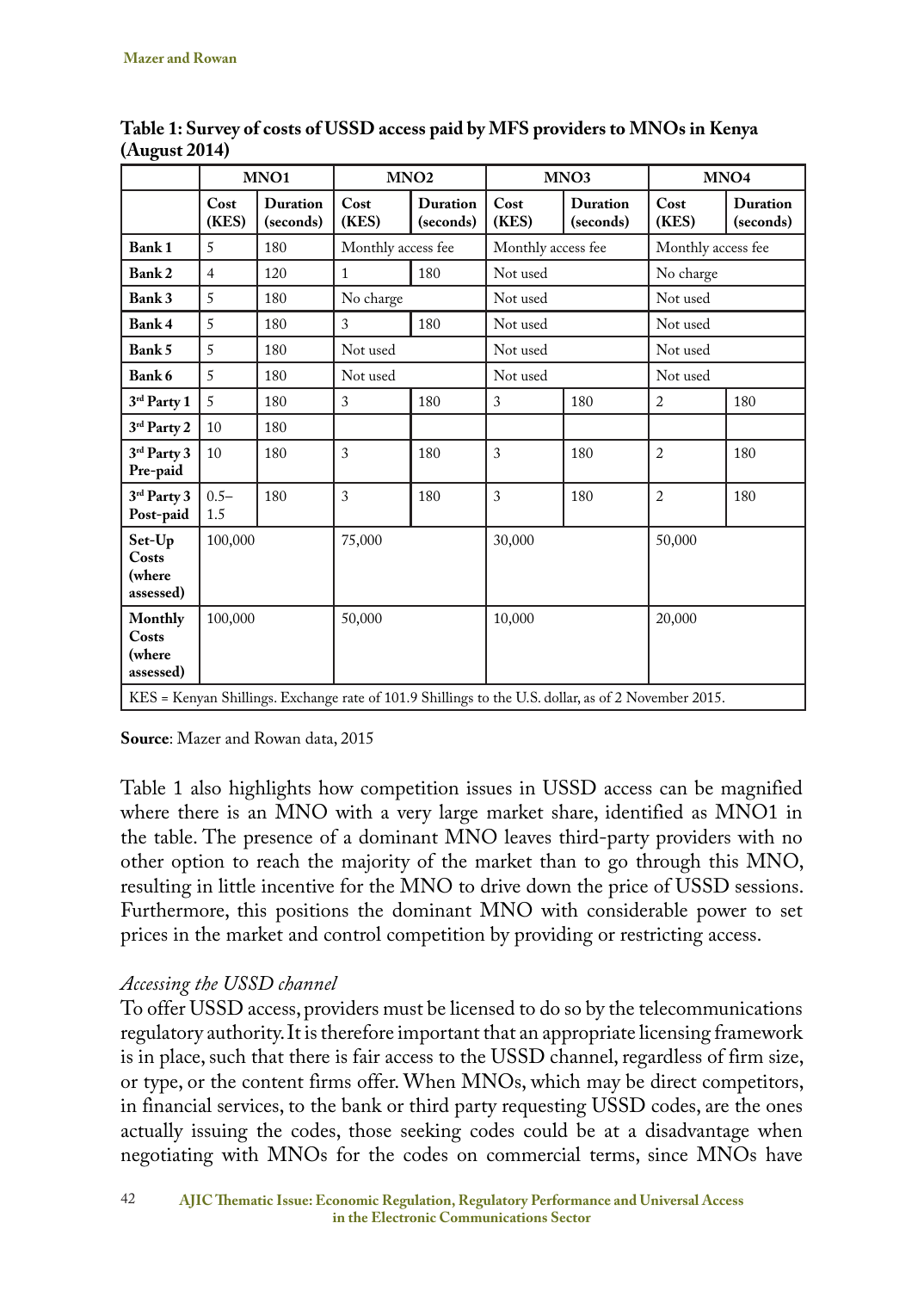significant leverage in negotiating terms for channel access.

#### *Regulatory options for channel access*

The extent to which an MFS provider will be affected by the pricing and/or denial of USSD access by an MNO depends, at least in part, on the MNO's telecommunications market share. An MNO with a greater market share will likely be able to charge higher prices, which may have the effect of foreclosure of the USSD access channel. Regulatory intervention is therefore important, where such competition issues related to USSD channel access occur. However, we would caution that regulation should be implemented appropriately, and only after detailed inquiries into the specifics of USSD pricing, quality, and access, as well as broad consultation with all stakeholders who provide and make use of USSD channels. This is an area where coordination among regulators is likely to be necessary, given overlapping jurisdictions and differing preferences in regulatory approach. Mas (2014) asserts that

banking and telco regulators must work out an integrated regulatory regime for mobile operators that offer mobile money services […] MNOs who are engaged in MFS should be obliged to offer mobile communications services to any other financial institution that requests access, on nondiscriminatory and cost-oriented terms. (Mas, 2014, p. 205)

Mas highlights that Peru has spearheaded this approach and that it let the market determine pricing in the first instance. In an alternative approach, India is prescribing a price for USSD (Hanouch & Chen, 2015).

#### *Transparency in MFS products*

Price transparency is important in enabling consumers to understand the available products and to make informed choices. This, in turn, is crucial for competitive pressure, as rivals seek to attract consumers with their offerings. It is an important area where regulatory measures can be taken. While traditionally considered an issue relevant to consumer protection and market conduct for financial services globally, lack of pricing transparency can hinder effective competition in at least two important ways (Gabaix & Laibson, 2006; Stango & Zinman, 2011):

- *• Increased search costs:* When customers face significant impediments or costs in their search for alternatives, sellers may be able to set prices (or quality of service) with only limited regard to competition.
- *• Reduced product comparability:* Where consumers have difficulty accessing information, they may be restricted in their ability to compare the offers available in the market across the various providers.

One or both of these scenarios may result in a lack of competitive pressures on providers to offer value for money and innovative products and services. Transparency is therefore important for ensuring effective competition and financial inclusion. A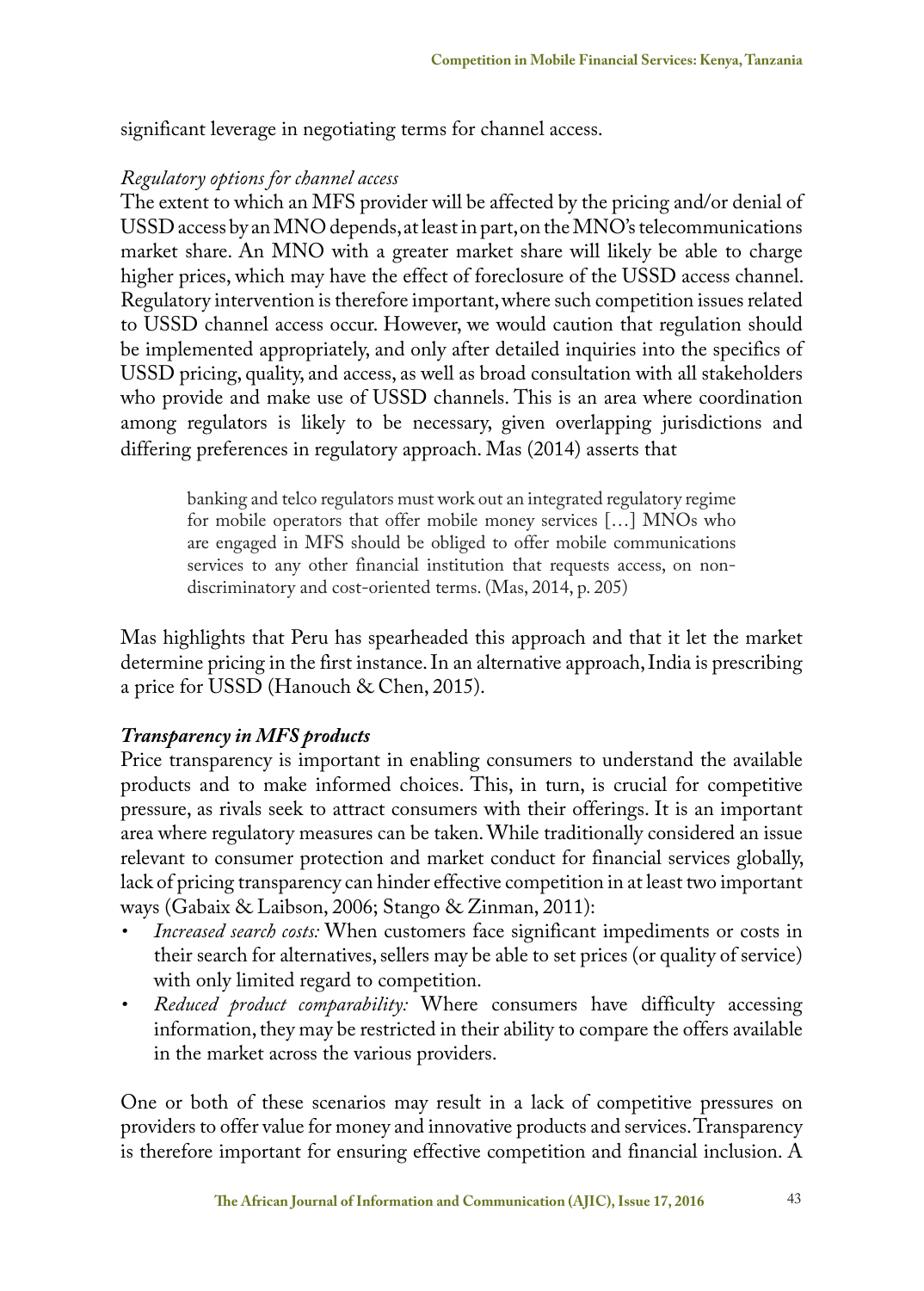number of transparency-related issues were identified in Kenya and Tanzania, the most pertinent of which are described below.

#### *Transparency of mobile money person-to-person (P2P) payment costs*

In both Kenya and Tanzania, there is a degree of price transparency at the point of cashing in and cashing out, as agents display tariff boards. However, disclosure of the cost of P2P payments appears to be less prominent. Many MNOs do not disclose the price of a transfer, either before or after a transaction is completed, either in the USSD session, or in the confirmation SMS messages. This lack of price transparency makes it difficult to compare the total cost of sending and receiving money across MNOs, especially when multi-step transactions are involved, for example, cashing in, sending money, and then cashing out. This makes it difficult for consumers to determine which MFS provider represents best value for money, and exerts lower competitive pressures on providers. Regulators are therefore encouraged to set market-wide transparency rules for MFS.

#### *Transparency of USSD costs on consumer-to-business (C2B) payments*

MFS are increasingly used by consumers in Kenya and Tanzania as a convenient and low-cost way to pay for services, such as electricity, water and consumer goods. However, here, too, there is poor transparency of the costing and pricing of payments. This is due to the limited disclosure of (i) the charges paid by the thirdparty aggregators and by the financial service providers to the MNOs for access to the MNO's USSD infrastructure and (ii) the costs they subsequently pass on to consumers for these C2B payments.

#### *Transparency of terms and conditions—second generation MFS*

As MFS markets develop and progress from simple mobile payments towards products like credit, savings and insurance, new issues around transparency will develop. In Kenya and Tanzania, several partnerships between MNOs and financial service providers now offer savings and credit products directly through mobile money services. The nature of these loan products illustrates the transparency issues that can emerge when financial products are delivered via MFS, without considering the implications for proper disclosure of product characteristics, costs, and terms and conditions. For example, upon enrolling for a loan via their MFS provider, many consumers are not informed of the interest rates and rollover charges of the loan, via the mobile interface, before being asked to accept the terms and conditions. Instead, the consumer is often directed to review the terms and conditions on the providers' websites, as is the case for the M-Shwari loan product in Kenya (McCaffrey et al., 2013). Aside from the effort that must be made to view these terms and conditions, this information will not be accessible to consumers without Internet/data access or a smartphone, resulting in many consumers failing to understand the terms of their savings or loan product.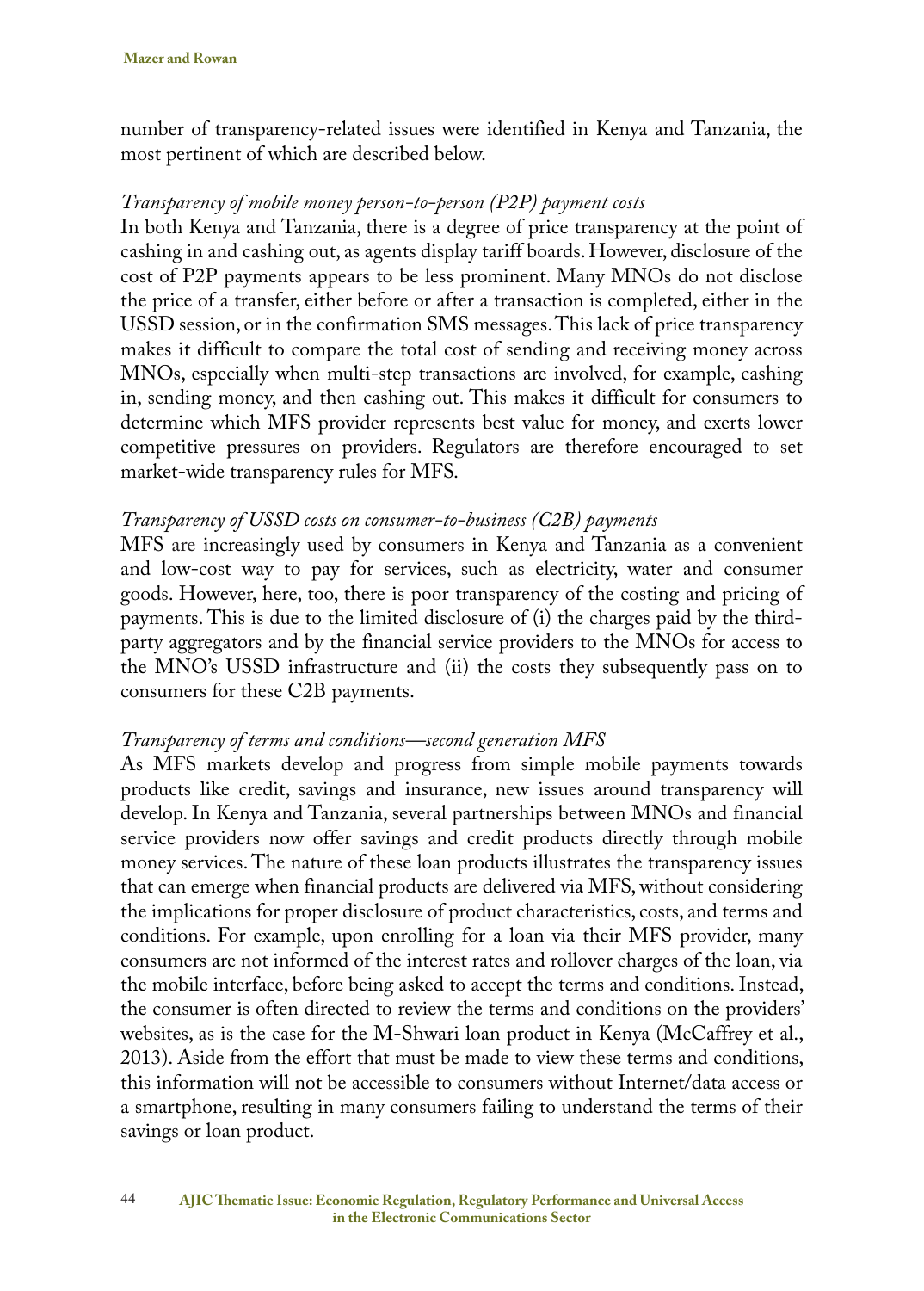#### *Transparency and switching behaviour*

To promote an effective demand-side, which exerts competitive pressures on providers, there must be the real, or perceived, threat of the consumer switching to another provider. Switching MFS providers may not be technically difficult, given the prevalence of multiple SIMs usage amongst consumers in markets such as Tanzania. However, switching in response to attractive competing offers may be made difficult for customers due to costs of time, price, or ease of switching. Furthermore, in a market without interoperability, consumers may be constrained in their ability to switch to another MFS provider since they will not be able to send or receive money across providers.

#### *Towards a transparent MFS ecosystem*

Transparency in MFS can be enhanced by provider improvements of messaging and formats, as well as by improved standards of price disclosure for MFS. For example, in Tanzania, the Electronic and Postal Communications (Consumer Protection) Regulations, 20112 state that "A licensee shall not charge consumers for bills or billing related information" (TCRA, 2011a, sect. 9(3)). However, it also lists a number of exceptions, such as where there is a separate agreement (which might include terms and conditions). Exceptions to disclosure of costs, as well as lack of enforcement, can result in insufficient transparency of pricing. In Tanzania, a review of MFS products by the authors revealed inconsistent practices for disclosure of costs to consumers prior to a transaction, with some products such as Tigo Pesa disclosing costs clearly prior to a mobile money person-to-person payment, while M-Pesa did not include such disclosures of cost prior to a mobile money person-to-person payment in user testing by the authors.

Relevant authorities should set market-wide transparency rules, which (i) ensure product terms are fair, clear and not misleading, (ii) increase comparability between products and promote more effective competition. There is already scope for the regulatory authorities in Kenya and Tanzania to enforce existing legislation on this point, hence it is necessary to signal obligations to providers, monitor market practice and address noncompliance. In Kenya, the National Payment System Act (2011) and the Central Bank of Kenya's Prudential Guidelines (2013) put forth standards and obligations for disclosure of costs and terms for traditional financial services and for mobile money. Kenya has also mandated that financial services providers that offer services via digital channels must now present consumers with full information on the costs, before they use the service, on the same screen on which the consumer is transacting (Mazer, 2016). For Tanzania, the Postal Communications (Tariffs) Regulations (TCRA, 2011b, sect. 4(3)) state that charges should be transparent and that tariffs "shall be sufficiently clear as to enable the end-user to determine the description of the service, the details relating to the nature of the service, amounts

<sup>2</sup> See also legislation at www.tcra.go.tz/images/documents/regulations/consumerProtection.pdf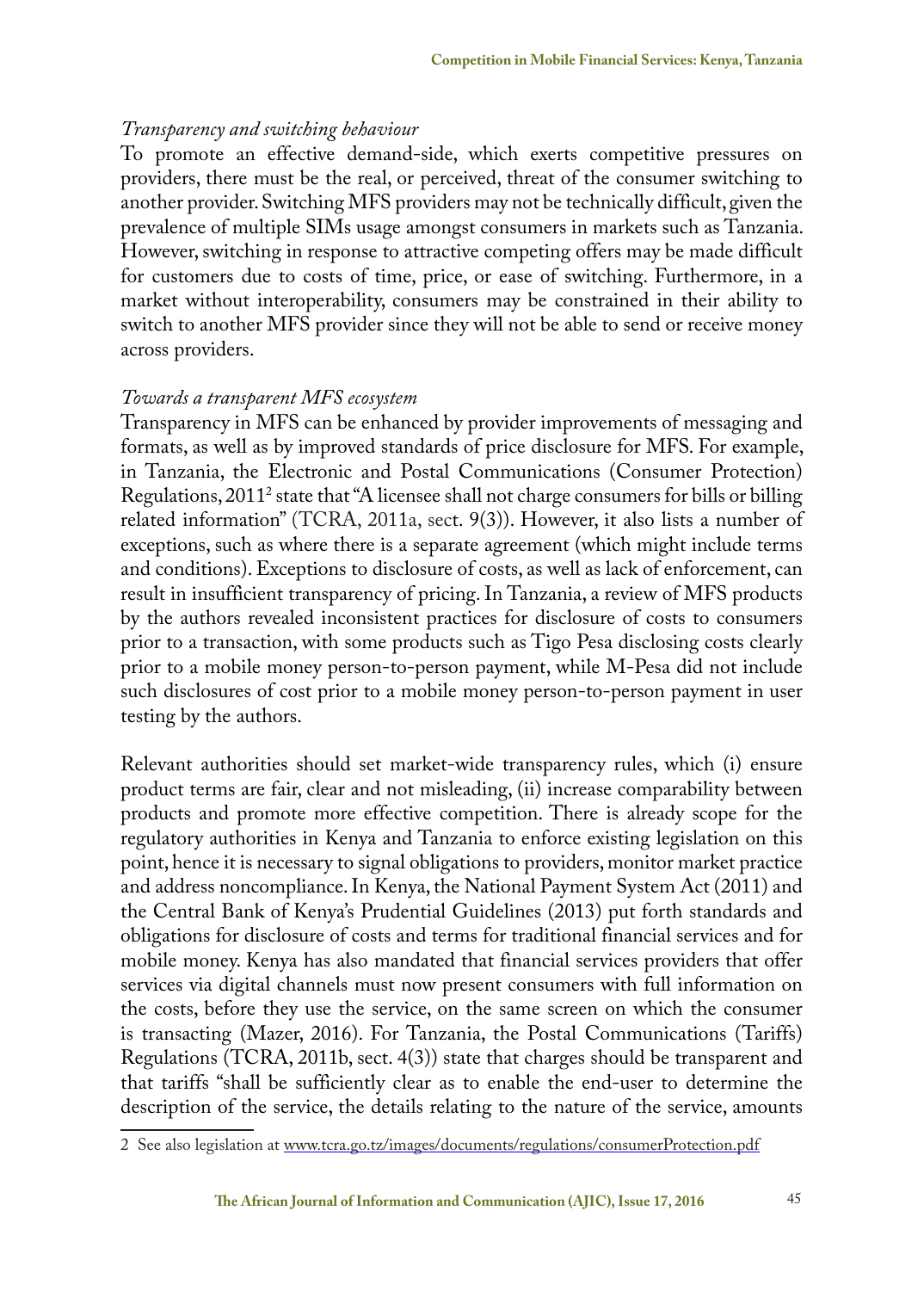and charges payable for such service." The regulations also state that "a licensee shall provide accurate billing information on tariffs and usage in order for customers to verify whether or not they are billed correctly." Similarly the Electronic and Postal Communications (Consumer Protection) Regulations (TCRA, 2011a, sect. 7(3)) state that "when promoting a product or service, a licensee shall indicate clearly the total charge for the package and terms and conditions that are applicable."

### *Interoperability of mobile money services*

Interoperability can broadly be described as the interconnection of mobile money services either between providers or with external parties. It is well recognised that it reduces network effects, however, it can also reduce the incentives of individual networks to invest in their expansion. In this discussion interoperability refers to the technological interoperability of MFS using common standards and protocols, and not to access to facilities and services, as is sometimes referred to in discussions regarding interconnection. It brings benefits to consumers, mobile money providers and agents through increased convenience, cost savings, a greater choice of providers and better liquidity management for agents. Interoperability is also relevant to some of the most important competition issues in MFS:

- *• Reduction in network effects that restrict consumers' freedom to switch:* Without interoperability, it is possible that consumers will remain with an MFS provider they do not prefer, simply because of the size of that network and so are not able to freely choose based on quality of service and price (Bourreau & Valletti, 2015; Di Castri, 2013).
- *• Improved user experience and ease of account usage:* Instead of interoperability, some MFS providers offer off-net "voucher" systems, wherein consumers can send off-network, but the recipient must cash out at the sending MFS provider's agents, often at a higher charge than an on-net P2P transaction, and cannot store this value on their mobile wallet. With fully interoperable systems, these types of inferior workaround solutions for across-provider transfers become irrelevant (Benson & Loftesness, 2013; Mas, 2014).
- *• Reduction in agent exclusivity:* With interoperability, agents may be more easily able to function as agents for multiple MFS providers, increasing diversity of MFS options for consumers, in particular for rural consumers with limited agent network access (Kumar & Tarazi, 2012).
- *• Access to MFS channels by third-parties:* With interoperability, a transaction originating on one MFS network does not prevent landing on another MFS network. This makes it possible for a firm facing high channel access costs from one provider, to use the channel of another provider with more favourable channel access pricing, to originate an MFS transaction and still allow the customer to send the funds to a user of the MFS network that charges the higher channel access costs. This could exert pressure on providers that previously restricted or priced channel access in an anti-competitive manner to reduce their rates.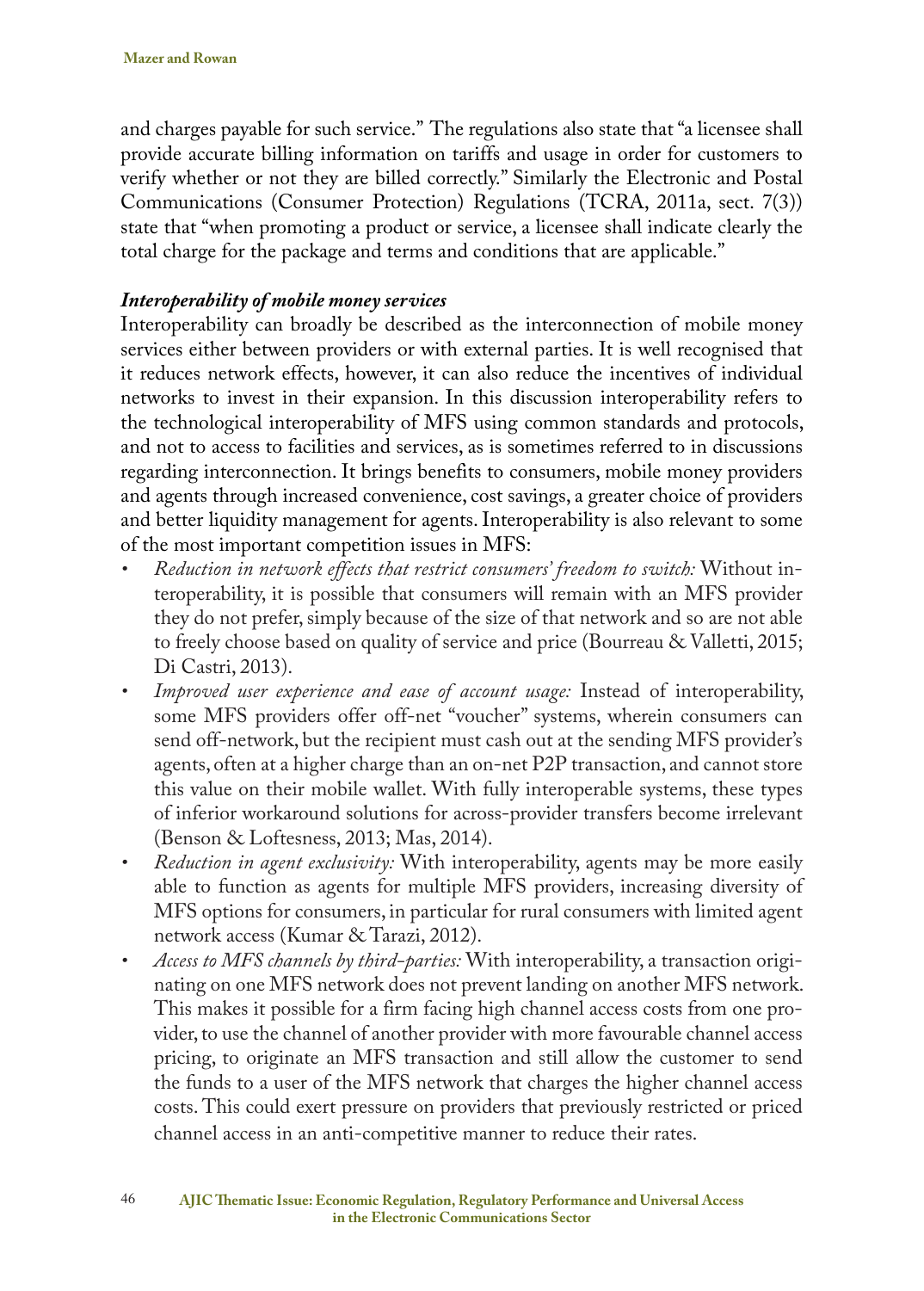Despite the potential benefits to fair competition and increased financial access, full interoperability has not yet come to fruition in most MFS markets. Tanzania, where a multi-firm interoperability agreement was adopted, is a notable exception to this, while Kenya shows no sign of interoperability being achieved soon. This difference is most likely explained by the relative market shares of MFS providers in the two markets, see Table 2 below. As Benson and Loftesness (2013, p. 6) note, "early dominance by one provider can slow or stop interoperability."

**Table 2: Selected MFS market shares of MNOs in Kenya and Tanzania (number of subscribers)**

|                                       | Vodacom            | Airtel | Tigo    | Combination of two or more<br>providers' services |
|---------------------------------------|--------------------|--------|---------|---------------------------------------------------|
| Tanzania MFS customer<br>market share | 53%                | 13%    | 18%     | 16%                                               |
|                                       | Safaricom   Airtel |        | Equitel | Other providers                                   |
| Kenya MFS customer<br>market share    | 76.8%              | 11.5%  | $2.5\%$ | $9.2\%$                                           |

**Source:** GSMA (2014b), Communications Authority of Kenya (2015)

In Kenya, the concentrated market share across MFS providers may create (i) less demand for interoperability from consumers, since most of their peers will use the same provider; and (ii) less willingness on the part of the dominant MNO to extend interoperability, since they may have more to gain by protecting their share of the pie rather than by expanding the size of it. This may explain why, despite articulation of interoperability as a goal for the market in the National Payment System Act of 2011, there has been no noticeable progress towards this goal by the industry. In fact, it is quite reasonable to expect that, with such a dominant MFS provider as Safaricom in Kenya, interoperability would have to be forced on the market by the authorities for it to take effect.

By contrast, the less concentrated mobile money market share in Tanzania, across MFS providers, makes interoperability more appealing for both consumers and providers alike. This difference in market share is likely the primary reason why Airtel, Tigo and Zantel, together accounting for 74% of mobile subscribers and 47% of mobile money subscribers, were able to successfully reach a mobile money interoperability agreement in 2014, and why Vodacom subsequently joined the interoperability agreement in 2015.3 An important caveat here is that market concentration is significantly higher in rural versus urban Tanzania, as the dominant provider Vodacom's agent network market share is 60% outside of Dar es Salaam, as

<sup>3</sup> For a detailed analysis of the interoperability agreement in Tanzania, and the process to achieve this agreement, refer to IFC (2015).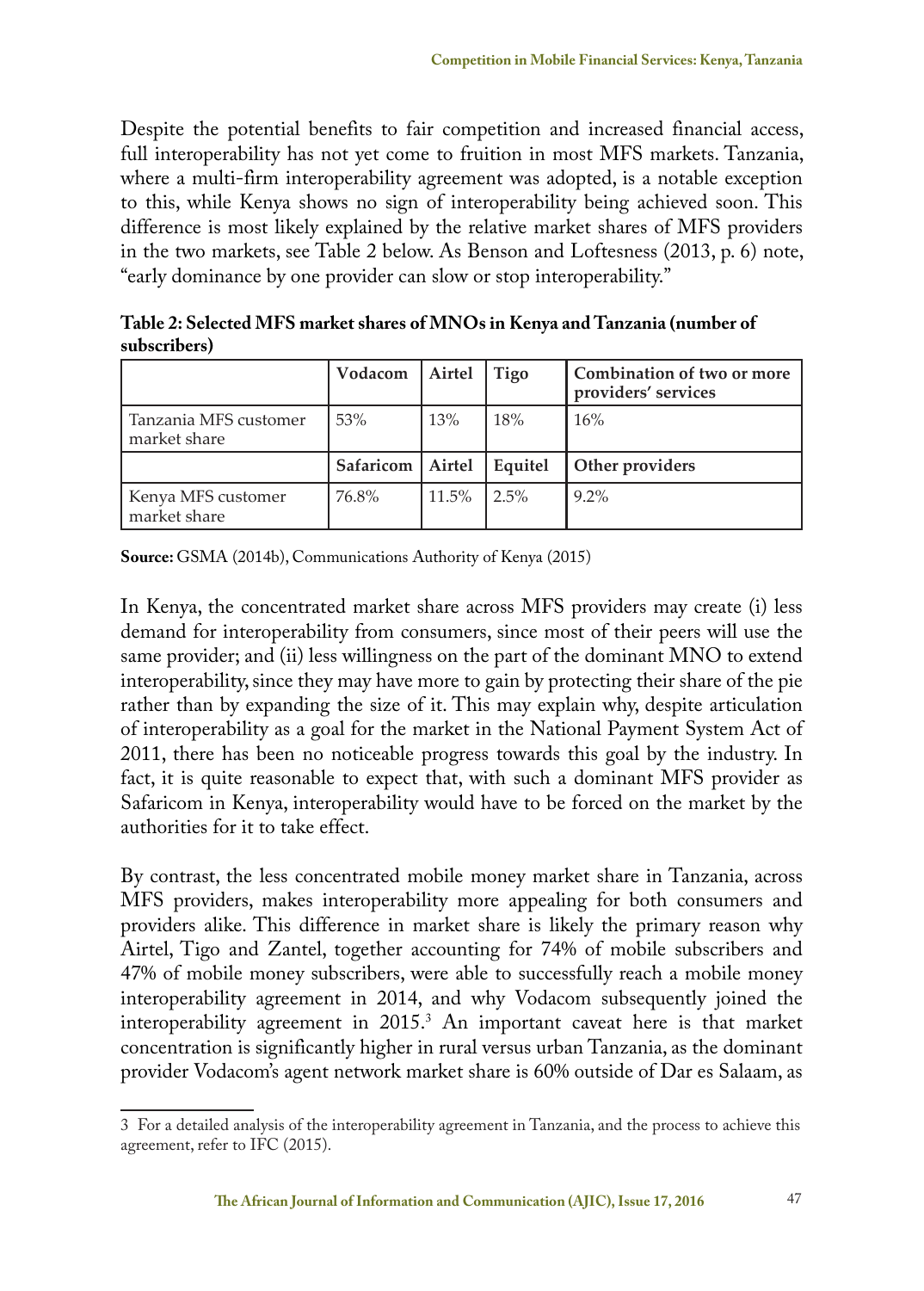compared to 41% in Dar es Salaam, where the other two leading MNOs have a more balanced market share (McCaffrey & Schiff, 2014).

While forcing interoperability in the early stages of mobile money market formation may hinder market growth by discouraging first-movers (McKay & Zetterli, 2013), who must invest significantly in building out their product line, marketing, agent networks, platform and other up-front costs, there is a role for regulation, to create an environment that is conducive to interoperability in the long run. This stance is advocated, in particular, by the Centre for Global Development (Bourreau & Valletti, 2015, p. 21): "…*ex ante* regulation should focus on ensuring that firms do not take actions that increase the barriers to achieving interoperability."

From a competition perspective, there are several areas where it may be appropriate and beneficial for policymakers and competition authorities to take steps to facilitate interoperability in the market, notably with respect to restrictions on agent exclusivity, interconnection rates for MFS interoperability, and requiring potential technological interoperability.

#### *Agent exclusivity*

Agent exclusivity restrictions allow MFS providers to stipulate that a mobile money agent should remain exclusive to them and not offer competitors' services in their location. Such agreements tend to reinforce network effects,<sup>4</sup> since consumers will wish to use a MFS provider with a large agent network, and these network effects, in turn, reinforce the choice of an agent to remain exclusive to a dominant provider, in order to maintain access to a large number of potential customers. The elimination of agent exclusivity can promote a shift towards interoperability, by reducing these particular network effects and by reducing barriers to entry into the market, and making it easier for consumers in areas with low agent density to choose amongst providers, based on factors besides the presence of agent infrastructure nearby (Mazer, Pillai & Staschen, 2016). With a larger number of non-exclusive agents, the dominance of only one or two firms may be reduced, making technological interoperability more desirable.

In Tanzania, the regulatory authorities mandated non-exclusivity early on, to allow the various MNOs to compete more effectively. Subsequent research found that agents in Tanzania were more likely to be non-exclusive than in Kenya, although nonexclusivity in Tanzania applied to 84% of agents in urban Dar es Salaam, compared

<sup>4</sup> The network effect refers to a situation where there is a sufficiently large number of users of a service that consumers choose to use the service, even if they prefer the service of a competitor, because of their need to use the same network as their peers. This effect is particularly significant when there is a large network that is closed off to transactions incoming from or outbound to other similar networks.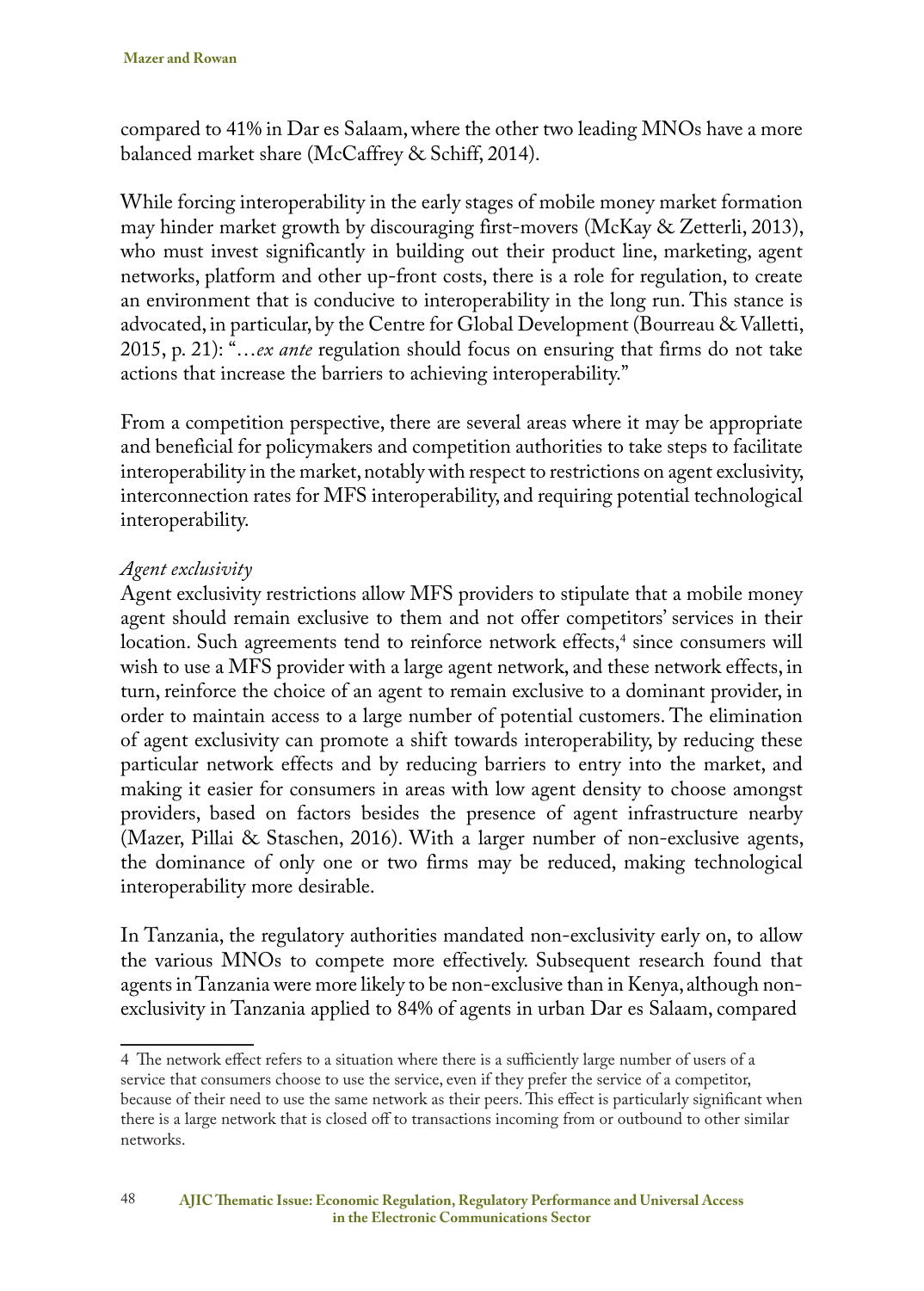to 38% in rural areas (McCaffrey & Schiff, 2014). In July 2014, the Competition Authority of Kenya mandated the removal of agent exclusivity for all providers, which is considered to have improved the availability of non-exclusive agents, as noted by the reduction in exclusive agents from 96% in 2013 to 87% in 2014 (Khan, Mehrotra, Anthony & Kuijpers, 2014). However, CGAP interviews with agents in Nairobi in 2016 revealed that some agents were being intimidated or coerced to remain exclusive and were being told by representatives of some MFS providers to display their signs more prominently than rival MFS providers at agents' outlets. This highlights the challenge of shifting a market built on exclusivity to nonexclusive arrangements in a short time period, as well as the need for regulatory monitoring and enforcement on competition grounds, where breaches of such regulations are identified.

#### *Interconnection rates and technological interconnectivity*

Interconnection rates are important for effective competition for several reasons. First, a high interconnection rate may result in non-interoperability in practice. This would occur if the rates were so much in excess of within-network transactions that it would create a significant enough additional cost to discourage consumers from transacting across networks. For example, the average off-net mobile money transfer charge is around three times higher than on-net in Kenya (Murithi & McCaffrey, 2015). This would result in a reinforcement of the network effect. Furthermore, a high interconnection rate can act as a barrier to entry for MFS providers, since a new entrant will, by definition, have few customers that can be sent mobile money within their network, resulting in expensive transfers for their customers and/or high costs for the MNO, since the MNO initiating the across-network call or transaction has to compensate the receiving MNO under current industry arrangements. A less forceful regulatory approach is to require *potential* technological interconnectivity. This ensures that once providers agree on the principle of interoperability and the commercial terms, the technical elements are already in place to allow for MFS interoperability.

In Tanzania, the Tanzania Communications Regulatory Authority (TCRA) ensured from the outset that the MNOs' systems had the capacity to be interoperable and adhered to international standards. Similarly, the National Payment System Act 2013 in Kenya requires that "[a] payment service provider shall use systems capable of becoming interoperable with other payment systems in the country and internationally" (Government of Kenya, 2013, sect. 13.1).

#### *Supporting competitive drivers toward interoperability*

In Tanzania, the government supported, but did not lead, the efforts headed by the International Financial Corporation (IFC) and MFS providers that led to MFS interoperability (Musa, Niehaus, & Warioba, 2015). Nor did it mandate interoperability at the early stages. The Electronic and Postal Communications Act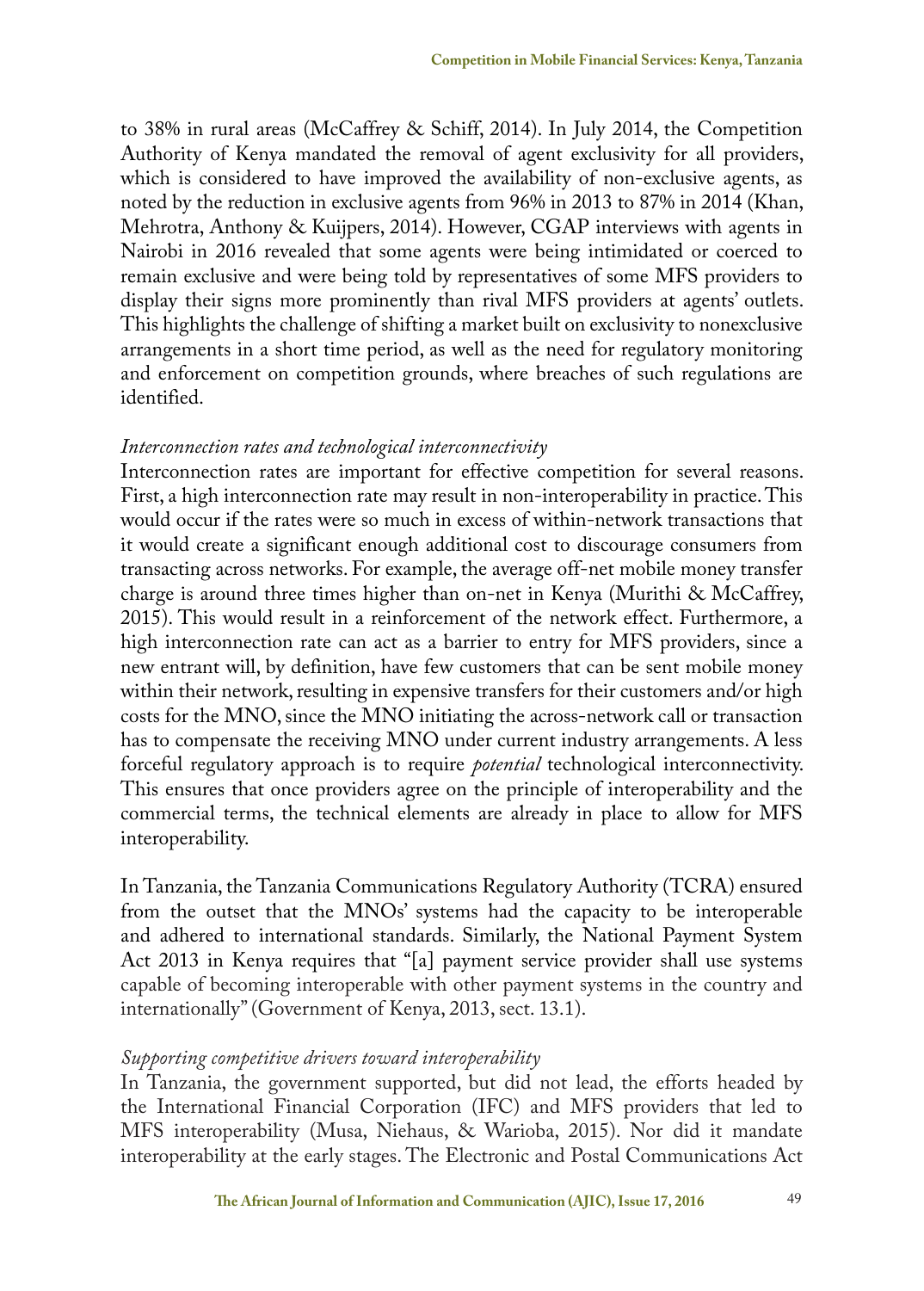(Government of Tanzania, 2010, sect. 28) states that

every license holder has the right to negotiate an agreement for access to electronic communications networks and services of another license holder for the purposes of enabling the provision of electronic communications services to the public. Similarly every license holder has the obligation to negotiate such an agreement.

The Bank of Tanzania's Electronic Payment Schemes Guidelines (2007, Part 3, sect. 9.2) state that "a bank or financial institutions electronic payment schemes should be open systems capable of becoming interoperable with other payment systems in the country and should comply with the minimum international acceptable standards provided." The Guidelines also state that "the pricing policies should take into account affordability of the services to a wider market reach and that the access criteria for participating in the electronic payment scheme is transparent."

Instead, the Tanzanian government chose to subsequently formalise any agreements made by industry, through rules issued by the authorities afterwards, to ensure that interoperability, once in place, is consistent and permanent. This is also the approach advocated by the Center for Global Development (Bourreau & Valletti, 2015), who recommend

that regulation should generally follow an ex-post approach: regulators should allow maximum scope for market development to be guided by competition between networks, while reserving a credible option for expost regulatory intervention should this become necessary at some point in the future in the light of market developments. The case of Tanzania illustrates how interoperability can be the result of a market solution rather than an imposed regulation. (Bourreau & Valletti, 2015, p. 1)

Similarly Nyaga (2014) asserts that

the timing and cost-effectiveness of any regulatory intervention [on interoperability] must be appraised carefully, and market-led solutions should be the preferred option. This means that any mobile-payment platform established by a mobile provider should be open to other account holders within an agreed-upon time and that a fair basis is established for new entrants to use existing payment infrastructure. (Nyaga, 2014, p. 290)

However, experiences in similar sectors, such as telecommunications and bank payments, and lessons from concentrated MFS markets, such as Kenya, mean a supportive approach may not be sufficient to overcome barriers to MFS interoperability in all markets. Therefore, in heavily concentrated MFS markets, such as Kenya, it may be important for authorities to take a more direct approach to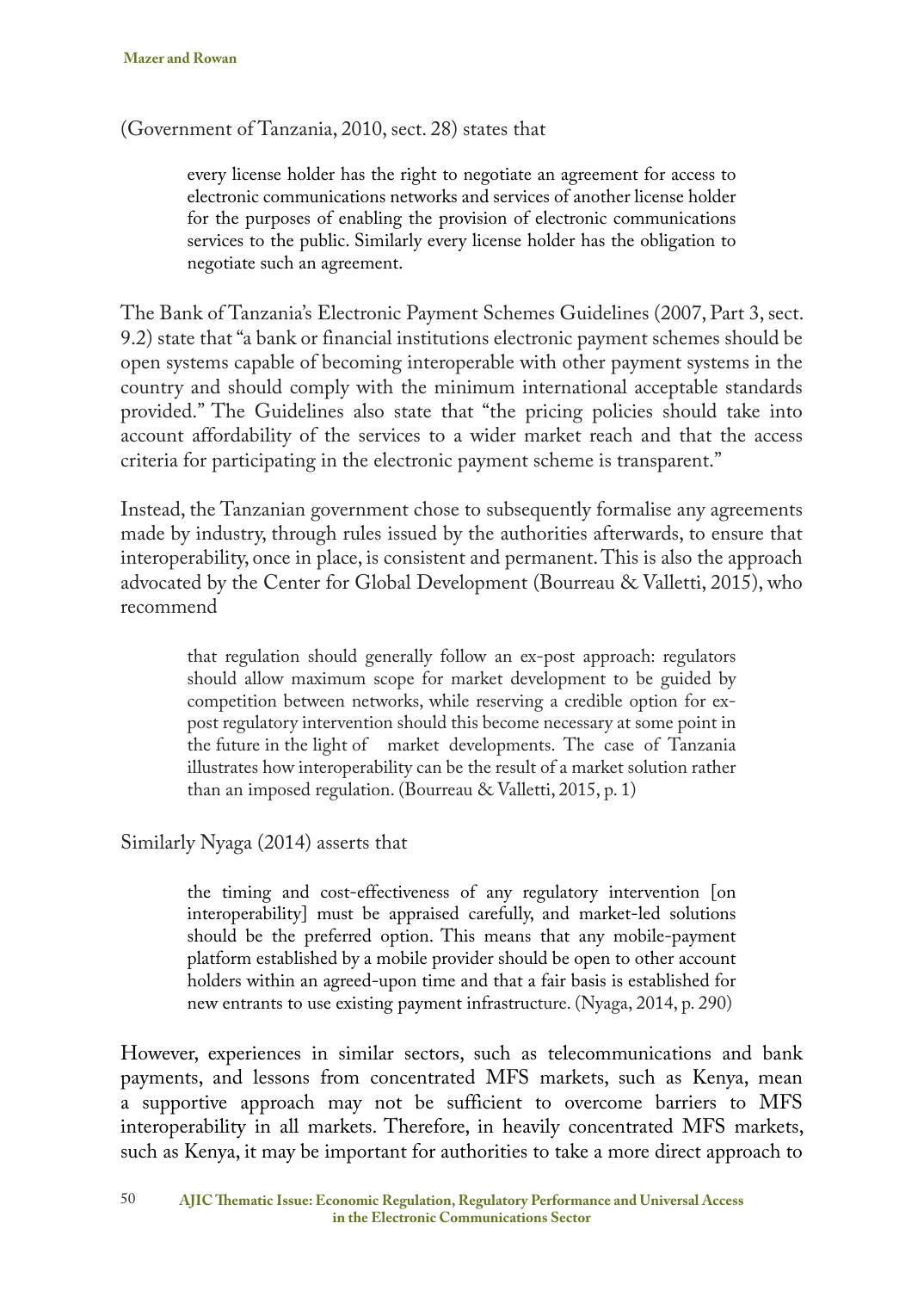encouraging interoperability than was required in Tanzania. In this way, the ruling prohibiting agent exclusivity issued by the Competition Authority of Kenya in July 2014 may be a helpful step in the push toward full interoperability of mobile money in Kenya in the future.

Given the importance of the local market context, it is prudent for policy makers to begin, not with policy actions, but instead with an analysis of the actual competitive environment. Such analysis could be conducted by a competition authority, financial sector regulator, and/or telecommunications sector regulator, and could include analysis of the following aspects of interoperability:

- Potential benefits to consumers and market development of interoperability, to determine if these benefits merit more interventionist policies to bring about interoperability.
- Comparative analysis of interoperability arrangements in analogous high- and low-concentration MFS markets.
- The relationship between removal of agent exclusivity and interoperability, including monitoring compliance with agent non-exclusivity provisions.
- Changes in market behaviour post-interoperability, including changes in off-net and total mobile money transactions, channel access and pricing for third-parties, stored value on mobile money wallets, use of value-added services, and the number of active SIM cards across providers.
- Evaluating the scope for regulatory intervention on interconnection rates in mobile money, if needed.
- Interoperability issues for non-payment MFS, such as savings accounts tied to mobile wallets, or credit history built via borrowing on MFS channels.
- The importance of a switch between banks, between MNOs and ideally, between all providers offering financial services via mobile channels.

# *Data sharing in MFS*

Data sharing can promote effective competition in MFS markets through reducing barriers to entry, barriers to switching and promoting innovation. Regulators can play a role through mandating and improving the standards for data sharing. New credit, savings, and insurance products are emerging in the mature MFS markets of Kenya and Tanzania. Key to the provision of these services is access to information and data on the risks that consumers represent. This makes data on consumers' voice, SMS, data, and mobile money activities incredibly important to MFS providers' ability to offer such services, and compete with each other. As these data become increasingly useful for providing these financial services, their monetary value to providers and financial inclusion potential for consumers will increase. However, current practices in many MFS markets regarding consumers' financial information restrict consumers' access to their own information, and their ability to use this information to receive competing offers in the open market. From a competition perspective, the most important elements of discussions on data sharing and data ownership in MFS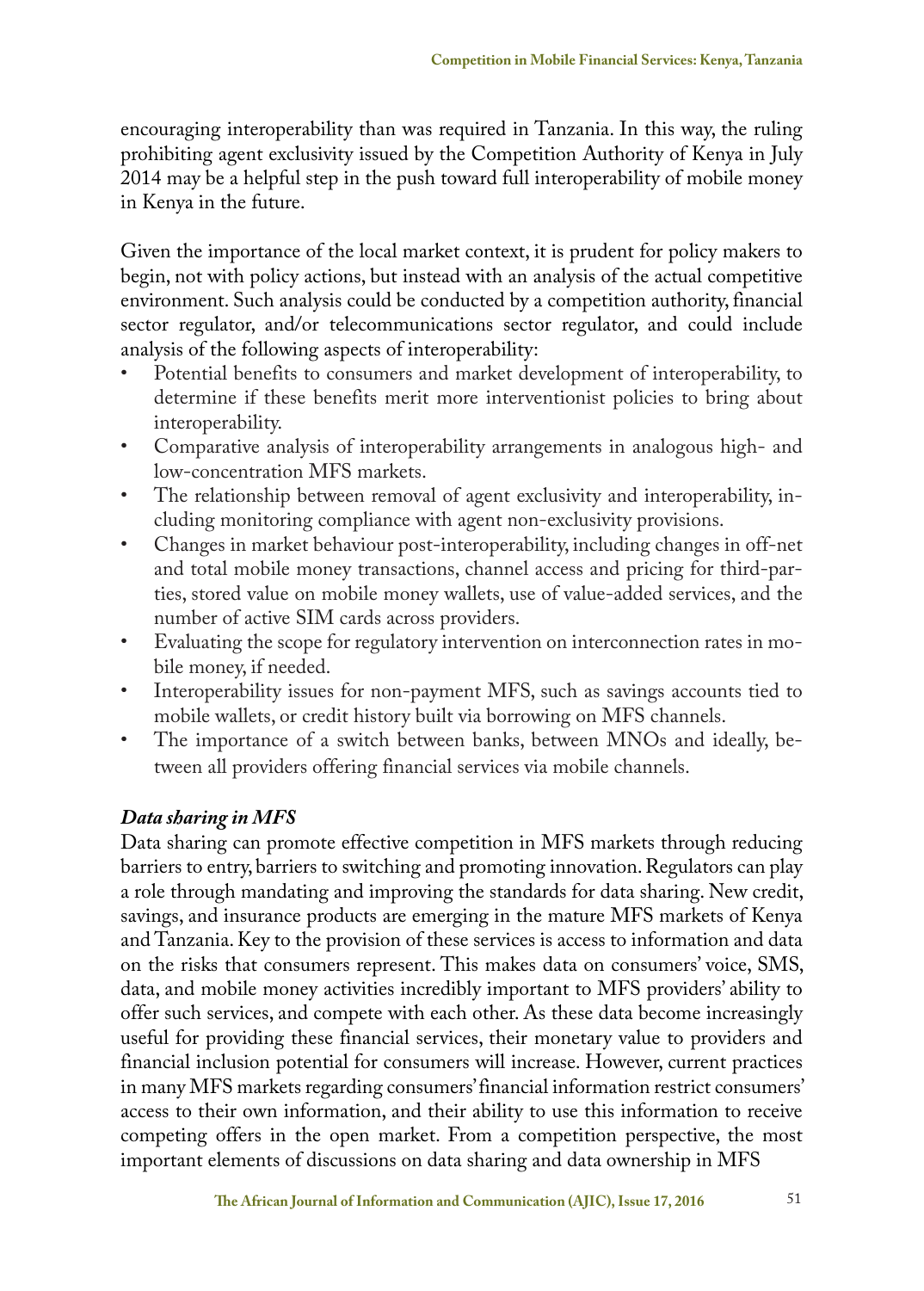include the following:<sup>5</sup>

- *• Information asymmetries:* The increased availability of credit information, through credit sharing, can mitigate the problem of adverse selection, whereby lenders are unable to differentiate between borrowers of different risk. Reducing adverse selection can lead to more informed credit decisions and more effective competition in the credit market, and in turn lower lending rates and a greater availability of credit (Gine & Mazer, 2016; Mullainathan, Noeth & Schoar, 2012).
- *• Barriers to entry:* When credit data are not shared between lenders, it can create a barrier to new entrants, because they will lack the richness of data that incumbent providers enjoy due to being a first mover with a portfolio of customers' data already acquired that they can credit score against (Elkhoury, 2008).
- *• Barriers to switching*: A lack of credit information sharing can restrict a consumer's ability to switch providers, because rival providers are unable to assess the creditworthiness of those who are not currently their customers, restricting competition. If their provider chooses not to lend to them, or to exit the market, while failing to share credit information, the consumer may lose any future ability to borrow with another provider (FCA, 2015).
- *Innovation:* The wider availability of credit data could bring about further innovation in dynamic MFS markets (Chen & Faz, 2015; Costa, Deb & Kubzansky, 2015).

Lending through MFS is likely to grow significantly in the near future, therefore data sharing will become increasingly important for all of the reasons set out above. There is a strong rationale for regulatory action in this space at the early stage of market development, including considering the extent to which such data may be a public good that consumers can use to increase their financial access and enforcement of credit reporting rules in the MFS space.

Kenya is the leading global market for credit delivered via mobile money. It is a market where competition and financial inclusion issues related to MFS data sharing are emerging that may require policy action. For example, CGAP interviews with lenders, credit bureaus and supervisory bodies revealed that Commercial Bank of Africa was not reporting M-Shwari borrowers' positive information to the Kenyan credit bureaus for digital loans from November 2012 until May 2016, despite this being required by law, thereby precluding millions of consumers from having accurate risk assessments by other lenders and tying them closely to the incumbent lender that controls their positive borrowing history (Mazer, 2016). Similarly, terms and conditions that restrict consumers' ability to share their own MFS data, such as Safaricom restricting consumers from sharing their own transactional data accessed via its online transactional record-keeping services of Selfcare for commercial purposes,<sup>6</sup> are present in the market, restricting competition and consumers' abilities

<sup>5</sup> For more information, see Bank of England (2014).

<sup>6</sup> See, for example, Safaricom (n.d.) Clause 10.2.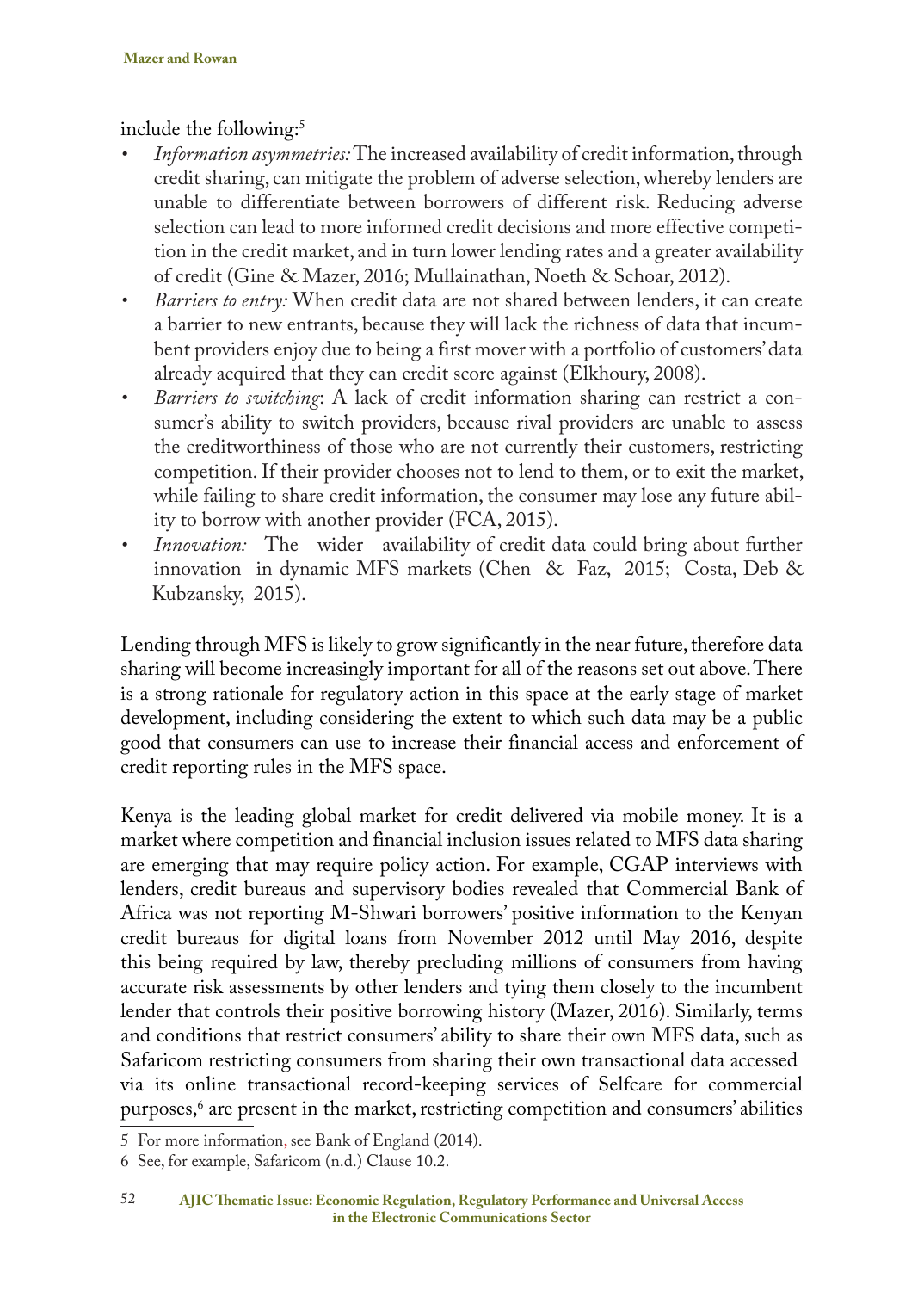to switch lenders. These practices should be identified and prohibited by regulatory authorities. Finally, the lack of rules on sharing of MFS data may open up consumers to data risks as they seek to access a greater diversity of credit offers. For example, Branch, a digital lender in Kenya, in their terms and conditions for borrowers, requires potential borrowers to let it access all the information on the core Android operating system, which includes text messages such as the transaction receipts from mobile money providers.

Given the evidence of anti-competitive practices and consumer data security risks emerging in leading MFS markets, such as Kenya, improved standards for permitted and non-permitted use of consumers' transactional data in mobile and MFS should be a priority for competition, financial and telecommunications regulatory authorities, who will likely need to coordinate with one another in setting new standards for how data in the MFS space are owned, accessed and shared.

# **3. MFS regulatory authorities and competition**

Given that the operators providing MFS fall under a number of regulators, how these regulators do, or do not, coordinate is very important for the effectiveness of the regulatory regime as a whole. Though countries differ, there are generally three different regulators operating in the MFS space, namely the competition regulator, the financial regulator (often a central bank), and the telecommunications regulator. Each of these regulators will differ in mandate, capacity, areas of focus, and crucially, jurisdiction. However, irrespective of jurisdictional questions, there are several important regulatory issues that authorities should focus on to ensure effective competition for MFS in their market.7

# *Issues of regulatory arbitrage across provider types and product lines*

One of the identifiable barriers to competition is where providers in the same market are subjected to different regulations. The increasing number of electronic money and payment service provider regulations globally is an important step towards an open MFS ecosystem that is provider-neutral. In Kenya, the National Payment System Act (2011) takes "a functional (rather than an institutional) approach to regulation where banks and nonbanks—including Mobile Network Operators—are permitted to provide mobile money services" (Almazán & Sitbon, 2014). Similarly, the National Payment Systems Act (2015) in Tanzania provides for both banks and non-banks to be licensed and approved as issuers of electronic money, ensuring the regulations do not favour one provider type over another and reducing regulatory arbitrage.

However, neither of these Acts addresses issues of regulatory arbitrage that exist for non-payment products delivered via mobile money channels. For example, loan products can be offered by unregulated entities such as lending-only institutions in

<sup>7</sup> For more on the appropriate regulatory setup, see Bourreau and Valletti (2015).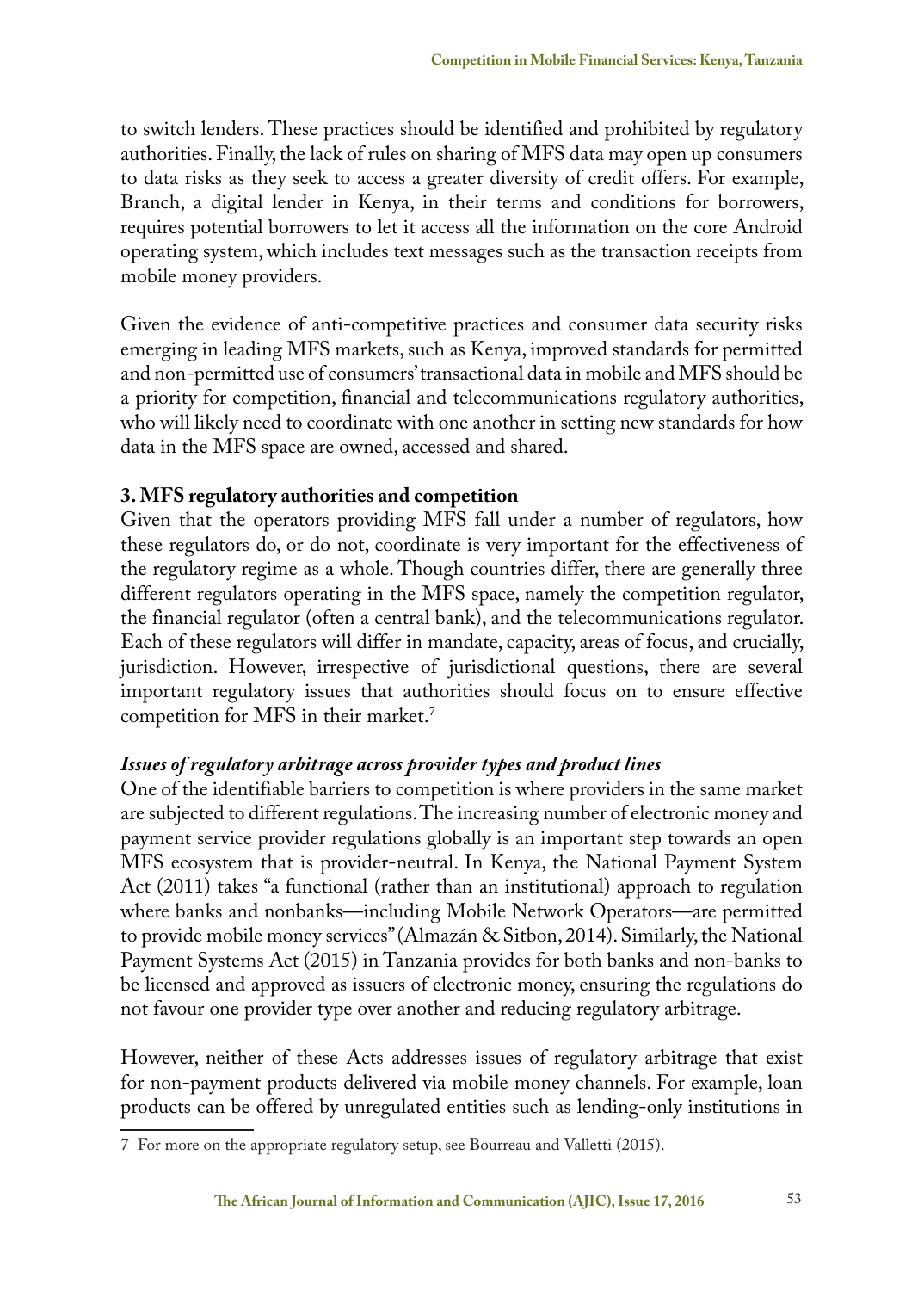both Kenya and Tanzania, as is the case in many emerging markets. This has led to regulated and unregulated providers offering similar low-value, instant loans via MFS, but with different know-your-customer (KYC) requirements, market conduct requirements (in particular pricing transparency), account opening requirements, and differing levels of supervisory oversight.

# *Regulatory coordination among f inancial, telecommunications, and competition authorities*

If different provider types, who are regulated by different regulatory authorities, compete in the same market, then the various authorities will need to work closely together. Nyaga (2014) notes:

as is the case in most other developing regions, national regulations have not kept pace with developments in the field. It is therefore imperative that regional and national authorities identify and address the gaps and potential overlaps between their existing legislative and regulatory frameworks. (Nyaga, 2014, p. 280)

This will be important so as to avoid forum-shopping and coordinate on licensing issues, supervision, and enforcement. In Kenya, memorandums of understanding have been established by the Competition Authority of Kenya with the Central Bank of Kenya and with the Communications Authority to facilitate collaboration on competition-relevant issues. This coordination will be all the more important, following the Kenyan Parliament's passing of a law that removed the Communications Authority's ability to independently declare market dominance in the telecommunications sector, and requires them to consult with the Competition Authority before making a declaration of market dominance (Okuttah, 2016).

# **4. Conclusion**

Promoting and ensuring effective competition in MFS markets is central to promoting financial inclusion. Effective competition helps ensure that consumers will have access to high-quality, innovative, value-for-money products and services, which, in turn, will promote increased uptake and use of MFS and creates sufficient space for new innovators to enter the market and further expand the range of products offered via mobile money channels.

Competition authorities can play an important role in ensuring the development of diverse and open MFS ecosystems. As the research from Kenya and Tanzania demonstrates, there are numerous issues in MFS, where competition authorities' jurisdiction will be highly relevant. Furthermore, as these MFS ecosystems become more diverse, bringing in a wider range of industries and product types, competition authorities' market-wide jurisdiction can facilitate a fair application or rules and requirements on fair play across banks, MNOs, and other provider types. This research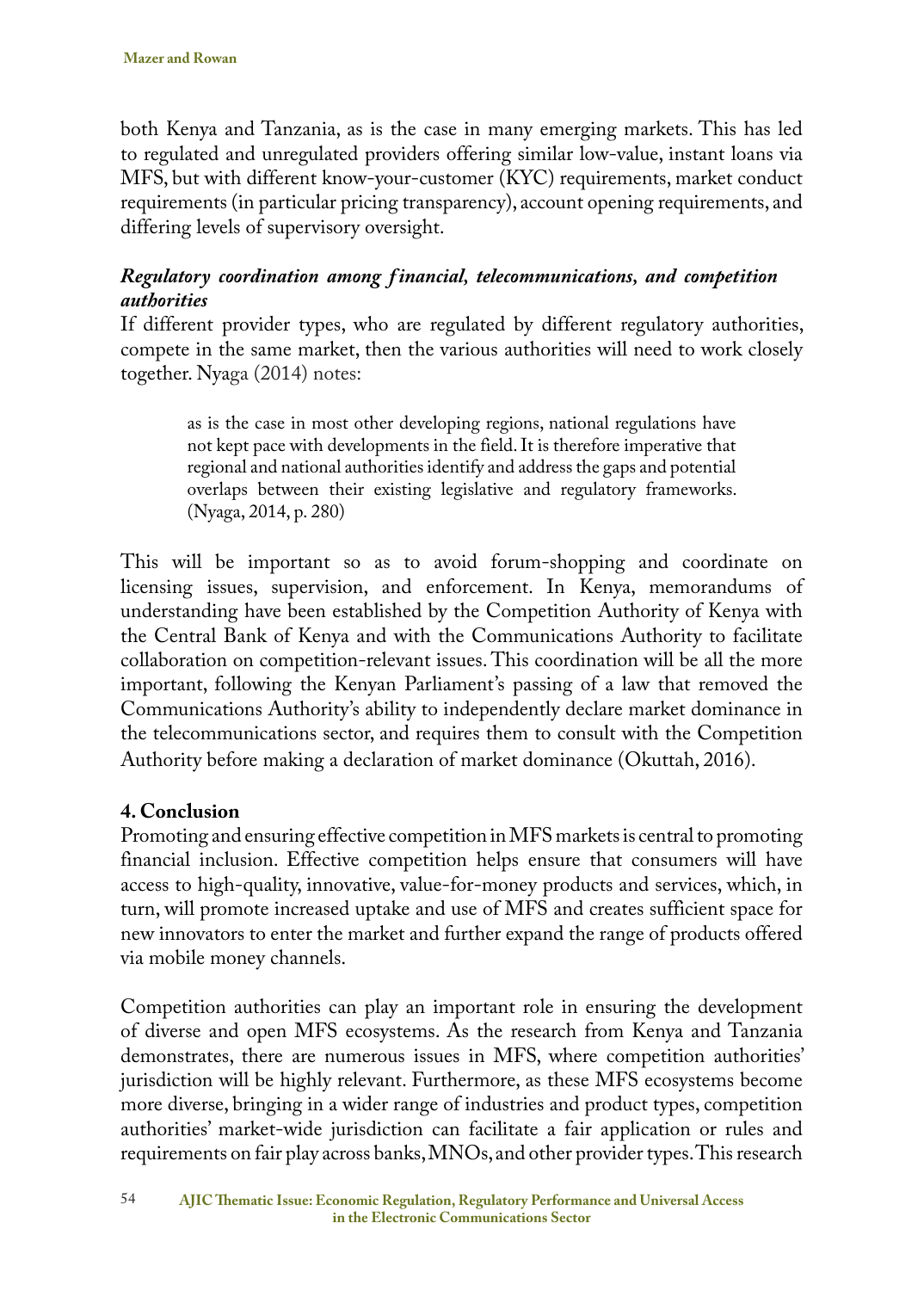has identified several priority action areas for competition authorities in two leading MFS markets and we would advise competition authorities in other fast-growing MFS markets to conduct a similar initial analysis, to identify barriers to competition that may be hindering the development of an open, diverse, and competitive sector, that will continue to expand the horizons of financial inclusion.

Financial sector regulators can also play a role in promoting effective competition in MFS markets. They can ensure the transparency of MFS products, for example through requiring effective interest rates to be stated alongside savings and lending products. They can also promote open data, such as through mandating that both positive and negative information be shared with credit reference agencies. Financial regulators may also be well placed to ensure that consumers can easily switch MFS providers, should they wish to do so.

Finally, there is an obvious role for telecoms regulators in promoting effective competition. The current access channel of choice (USSD) sits on the telecommunications rails and therefore commonly sits in the telecoms regulator's domain. Given that MFS products are currently tied to traditional telco products, the telecoms regulator may also have a role to play in ensuring that consumers can easily switch MFS providers.

## **References**

- Almazán, M., & Sitbon, E. (2014). *Smartphones and mobile money: The next generation of digital financial inclusion*. GSMA Discussion Paper. Retrieved from http://www. gsma.com/mobilefordevelopment/wp-content/uploads/2014/07/2014\_MMU\_ Smartphones-and-Mobile-Money-The-Next-Generation-of-Digital-Financial-Inclusion\_Web.pdf
- Balasubramian, K., & Drake, D. (2015). Service quality, inventory and competition: An empirical analysis of mobile money agents in Africa. Submitted to *Manufacturing & Service Operations Management.* Manuscript MSOM-15-289. Retrieved from http://www.hbs.edu/faculty/Publication%20Files/15-059\_b75bfc4d-3f40-4a2bafa4-2f131ca1486f.pdf
- Bank of England. (2014). *Should the availability of UK credit data be improved?* Discussion Paper. Retrieved from http://www.bankofengland.co.uk/publications/Documents/ news/2014/dp300514.pdf
- Bank of Tanzania. (2007, May). *Electronic payment schemes guidelines*. Retrieved from http:// www.bot.go.tz/PaymentSystem/Docs/e\_Schemes%20Guidelines%20June%20 2007.pdf
- Bourreau, M., & Valletti, T. (2015). *Enabling digital financial inclusion through improvements in competition and interoperability: What works and what doesn't?* CGD Policy Paper 065. Center for Global Development. Retrieved from http://www.cgdev.org/sites/ default/files/CGD-Policy-Paper-65-Bourreau-Valletti-Mobile-Banking.pdf
- Benson, C., & Loftesness, S. (2013, May 30). Interoperability in electronic payments: Lessons and opportunities. [Blog post]. CGAP. Retrieved from http://www.cgap. org/publications/interoperability-electronic-payments-lessons-and-opportunities

**The African Journal of Information and Communication (AJIC), Issue 17, 2016** 55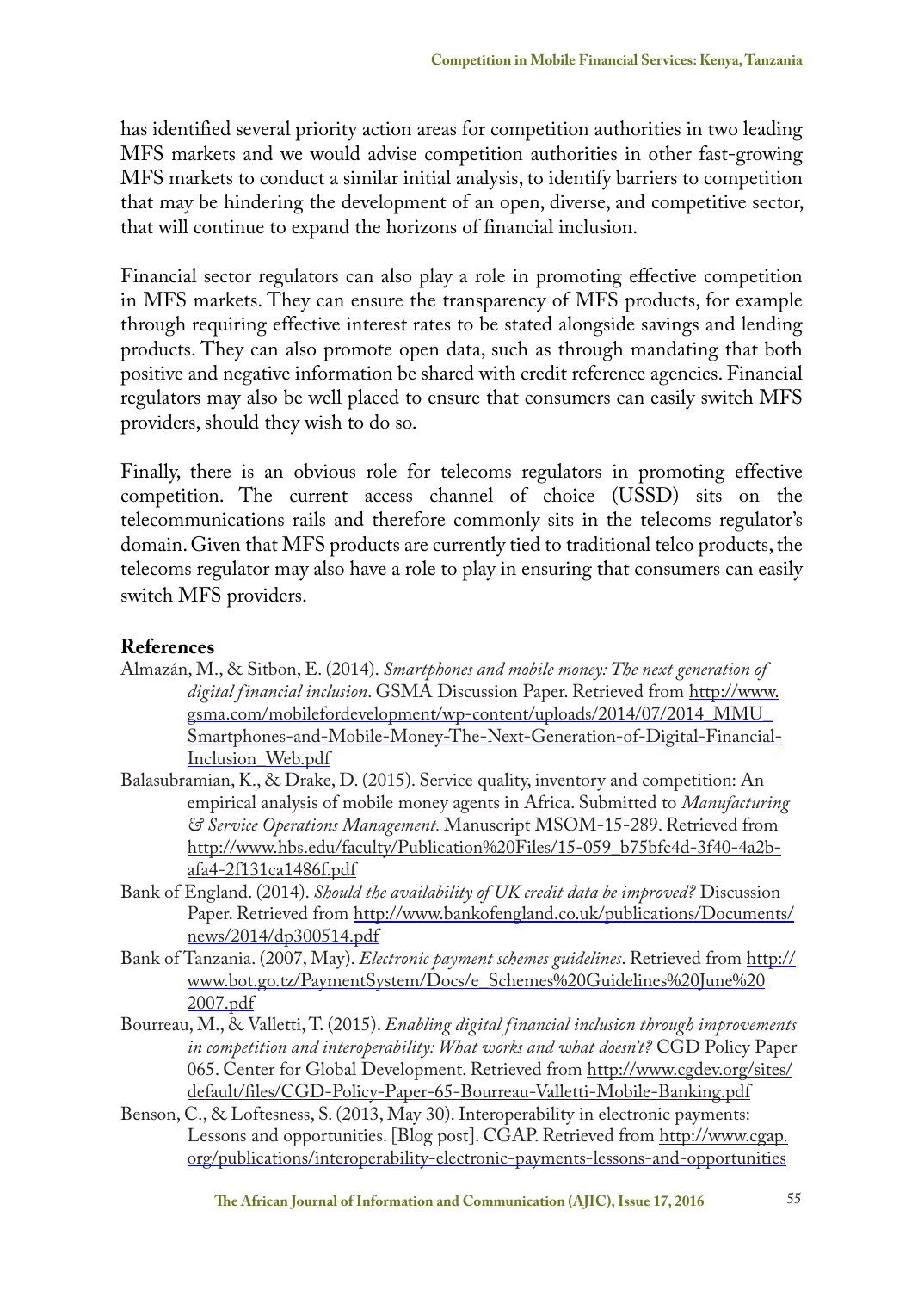- Consultative Group to Assist the Poor (CGAP). (2014). Tanzania's mobile money revolution. [Infographic]. Retrieved from http://www.cgap.org/data/infographictanzanias-mobile-money-revolution
- Central Bank of Kenya. (2013). *Prudential guidelines for institutions licensed under the Banking Act*. Retrieved from https://www.centralbank.go.ke/images/docs/ legislation/Prudential%20Guidelines-January%202013.pdf
- Chen, G., & Faz, X. (2015). *The potential of digital data*. CGAP. http://www.cgap.org/ publications/potential-digital-data
- Communications Authority of Kenya. (2015). *Quarterly sector statistics report, January-March 2015*. Retrieved from http://www.ca.go.ke/images/downloads/STATISTICS/%20 Sector%20Statistics%20Q3%202014-2015.pdf
- Costa, A., Deb, A., & Kubzansky, M. (2015). *Big data, small credit*. Omidyar Network. Retrieved from https://www.omidyar.com/sites/default/files/file\_archive/insights/ Big%20Data,%20Small%20Credit%20Report%202015/BDSC\_Digital%20 Final\_RV.pdf
- Di Castri, S. (2013). *Mobile money: Enabling regulatory solutions*. GSMA. Retrieved from http://www.gsma.com/publicpolicy/wp-content/uploads/2013/02/GSMA2013\_ Report\_Mobile-Money-EnablingRegulatorySolutions.pdf
- Economides, N., & Jeziorksi, P. (forthcoming 2016). Mobile money in Tanzania. *Marketing Science.* Retrieved from https://faculty.haas.berkeley.edu/przemekj/Mobile\_Money. pdf
- Elkhoury, M. (2008). *Credit rating agencies and their potential impact on developing countries*. Discussion Paper No. 186. UNCTAD. Retrieved from http://unctad.org/en/docs/ osgdp20081\_en.pdf
- Financial Conduct Authority. (2015). *Making current accounts switching easier*. Retrieved from https://www.fca.org.uk/publication/research/making-current-accountswitching-easier.pdf
- Financial Conduct Authority Payment Systems Regulator. (2015). *A new regulatory framework for payment systems in the UK*. Retrieved from https://www.psr.org. uk/sites/default/files/media/PDF/PSR%20PS15-1%20%20A%20new%20 regulatory%20framework%20for%20payment%20systems%20in%20the%20 UK%20-%20Policy%20Statement.pdf
- Gine, X., & Mazer, R. (2016, July). *Financial (dis-) information: Evidence from a multi-country audit study*. Policy research working paper WPS7750. World Bank Group. Retrieved from http://documents.worldbank.org/curated/ en/869451468937960883/Financial-Dis-information-evidence-from-a-multicountry-audit-study
- GSM Association (GSMA). (2014a). *The mobile economy 2014*. Retrieved from http://www. gsmamobileeconomy.com/GSMA\_ME\_Report\_2014\_R2\_WEB.pdf
- GSMA. (2014b). Mobile money in Tanzania. [Infographic]. Retrieved from http://www. gsma.com/mobilefordevelopment/wp-content/uploads/2014/03/Tanzania-Mobile-Money-infographic-GSMA-MMU.pdf
- Ghosh, S. (2015, September 21). Visa shelves mobile payment venture in India as telecom companies refuse to share their network. *The Economic Times*. Retrieved from http://articles.economictimes.indiatimes.com/2015-09-21/news/66761208\_1\_ npci-visa-ussd
- Government of Kenya. (2011). National Payment System Act, No. 39.

56 **AJIC Thematic Issue: Economic Regulation, Regulatory Performance and Universal Access in the Electronic Communications Sector**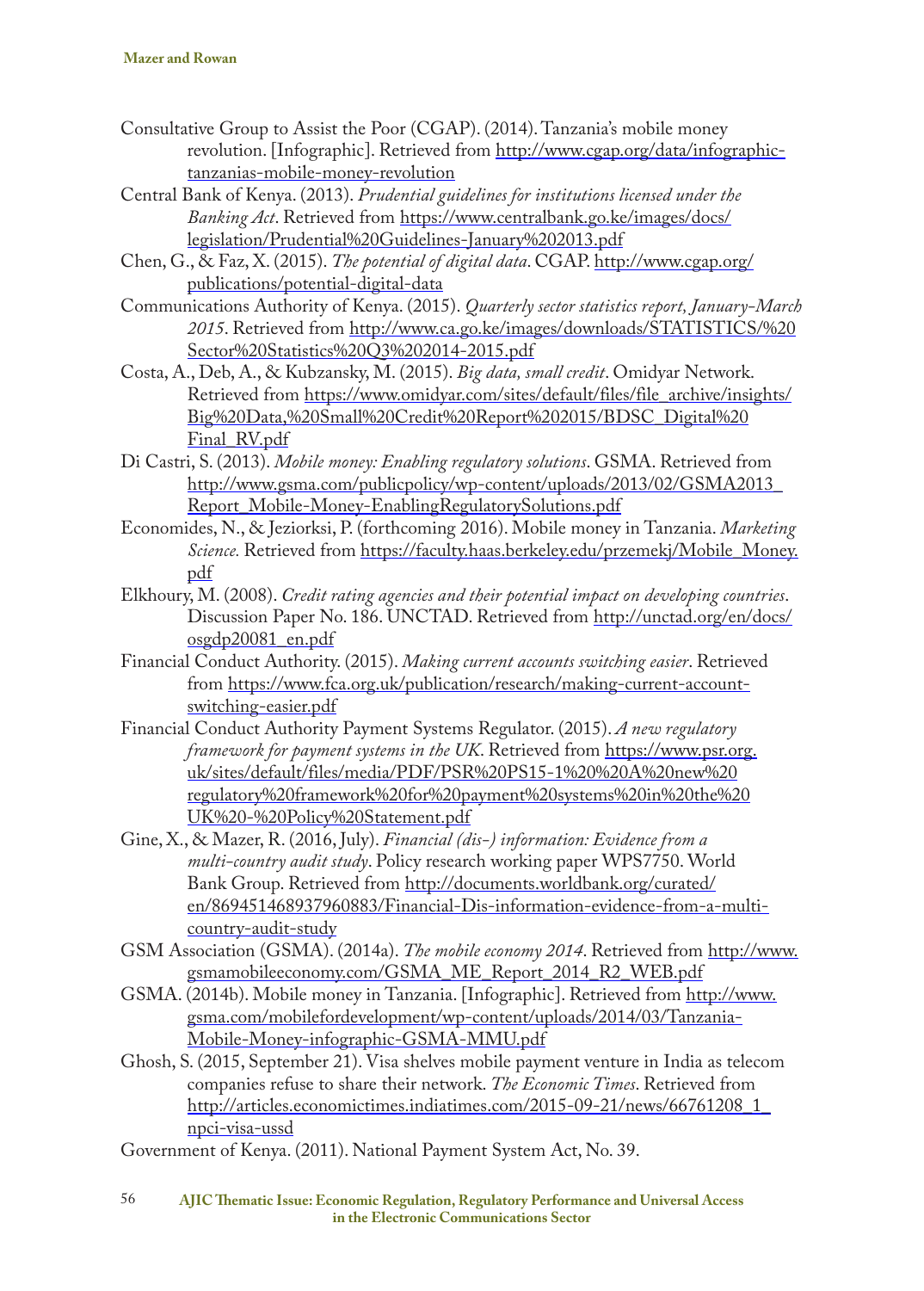Retrieved from http://kenyalaw.org/kl/fileadmin/pdfdownloads/Acts/ NationalPaymentSystemsAct\_\_No39of2011.pdf

- Government of Tanzania. (2010). Electronic and Postal Communications Act, No. 3. Retrieved from http://www.researchictafrica.net/countries/tanzania/Electronic\_ and Postal Communications Act no 3 2010.pdf
- Government of Tanzania (2015). The National Payment Systems Act, No. 4. Retrieved from http://parliament.go.tz/polis/uploads/bills/acts/1452062539-ActNo-4-2015- Book-1-10.pdf
- G20 Global Partnership for Financial Inclusion. (2016). *G20 high-level principles for digital financial inclusion*. Retrieved from http://www.g20.org/English/Documents/ Current/201608/P020160815359629705498.pdf
- Hanouch, M., & Chen, G. (2015, February). *Promoting competition in mobile payments: The role of USSD*. Brief. CGAP. Retrieved from http://www.cgap.org/sites/default/files/ Brief-The-Role-of-USSD-Feb-2015.pdf
- International Finance Corporation (IFC). (2015). *Achieving interoperability in mobile financial services: Tanzania case study*. Retrieved from http:// www.ifc.org/wps/wcm/connect/8d518d004799ebf1bb8fff299ede9589/ IFC+Tanzania+Case+study+10\_03\_2015.pdf?MOD=AJPERES
- InterMedia. (2015). Financial inclusion insights: Kenya. Web page. Retrieved from http:// finclusion.org/country-pages/kenya-country-page/
- Kakah, M. (2015, May 30). Equity gets court backing to roll-out thin SIM technology. *Business Daily*. Retrieved from http://www.businessdailyafrica. com/Corporate-News/Equity-gets-court-backing-to-roll-out-thin-SIMtechnology/-/539550/2734256/-/ff86tu/-/index.html
- Khan, S., Mehrotra, A., Anthony, L. & Kuijpers, D. (2014). *Agent network accelerator survey: Kenya country report 2014*. Helix Institute of Digital Finance. Retrieved from http://www.helix-institute.com/sites/default/files/Publications/Agent%20 Network%20Accelerator%20Survey%20-%20Kenya%20Country%20Report%20 2014\_0.pdf
- Kumar, K., & Tarazi, M. (2012, January 24). Branchless banking interoperability and agent exclusivity**.** CGAP [Blog post]. Retrieved from https://www.cgap.org/blog/ branchless-banking-interoperability-and-agent-exclusivity
- Mas, I. (2014). *Shifting branchless banking regulation from enabling to fostering competition*. Retrieved from http://papers.ssrn.com/sol3/papers.cfm?abstract\_id=1692164
- Mas, I., & Staley, J. (2014, June 18). Why Equity Bank felt it had to become a telco reluctantly. [Blog post]. CGAP. Retrieved from http://www.cgap.org/blog/whyequity-bank-felt-it-had-become-telco-%E2%80%93-reluctantly
- Mazer, R. (2015, August 17). Fixing hidden charges Lipa na M-Pesa. [Blog post]. CGAP. Retrieved from http://www.cgap.org/blog/fixing-hidden-charges-lipa-na-m-pesa
- Mazer, R. (2016, November 2). Kenya ends hidden costs for digital financial services. [Blog post]. CGAP. Retrieved from http://www.cgap.org/blog/kenya-ends-hidden-costsdigital-financial-services
- Mazer, R., & Rowan, P. (2014, August 29). Price sensitivity and the new M-Pesa tariffs. [Blog post]. CGAP. Retrieved from http://www.cgap.org/blog/price-sensitivityand-new-m-pesa-tariffs
- Mazer, R., Pillai, R., & Staschen, S. (2016, July 22). Agents for everyone: Removing agent exclusivity in Kenya & Uganda. [Blog post]. CGAP. Retrieved from https://www.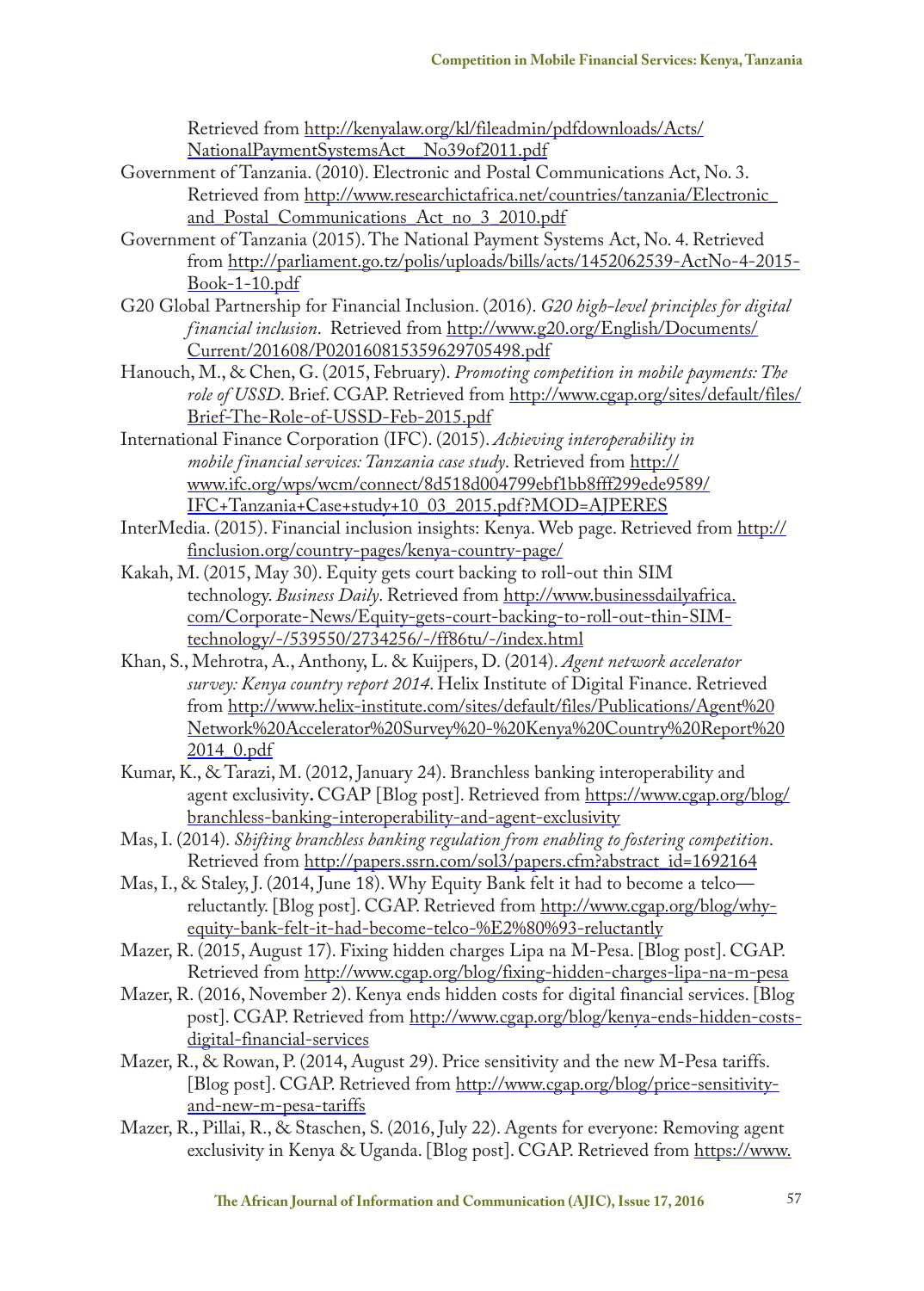cgap.org/blog/agents-everyone-removing-agent-exclusivity-kenya-uganda

- McCaffrey, M., & Schiff, A. (2014). *Competition in Tanzania–fact or fable? Digital finance in the field*. Helix Institute of Digital Finance. Retrieved from http://helix-institute. com/blog/competition-tanzania-%E2%80%93-fact-or-fable
- McCaffrey, M., Obiero, O., & Mugweru, G. (2013). *M-Shwari: Market reactions and potential improvements*. Briefing Note #139. MicroSave. Retrieved from http:// www.microsave.net/files/pdf/BN\_139\_M\_Shwari.pdf
- McKay, C., & Zetterli, P. (2013, January 3). Unintentional consequences: Branchless banking in Ghana. [Blog post]. CGAP. Retrieved from http://www.cgap.org/blog/ unintentional-consequences-branchless-banking-ghana
- McKee, K., Kaffenberger, M., & Zimmerman, J. (2015). *Doing digital finance right: The case for stronger mitigation of customer risks*. Focus Note 103, CGAP. Retrieved from http://www.cgap.org/sites/default/files/Focus-Note-Doing-Digital-Finance-Right-Jun-2015.pdf
- Morawczynski, O. (2015, October 30). Just how open is Safaricom's open API? [Blog post]. CGAP. Retrieved from http://www.cgap.org/blog/just-how-opensafaricom%E2%80%99s-open-api
- Mullainathan, S., Noeth, M., & Schoar, A. (2012). *The market for financial advice: An audit study*. NBER Working Paper No. 17929. National Bureau for Economic Research. Retrieved from http://www.nber.org/papers/w17929.pdf
- Mulwa, P., & Mazer, R. (2014, July 14). Is Kenya ready for an MVNO? [Blog post]. CGAP. Retrieved from http://www.cgap.org/blog/kenya-ready-mvno
- Murithi, J., & McCaffrey, M. (2015, December 14). Competition in the Kenyan digital finance market: Mobile money. [Blog post]. Helix Institute of Digital Finance. Retrieved from http://www.helix-institute.com/blog/competition-kenyan-digitalfinance-market-mobile-money-part-1-3
- Musa, O., Niehaus, C., & Warioba, M. (2014, July 15). Is Tanzania ready for interoperability in mobile money? [Blog post]. CGAP. Retrieved from http://www.cgap.org/blog/ tanzania-ready-interoperability-mobile-money
- Musa, O., Niehaus, C., & Warioba, M. (2015, March 4). How Tanzania established mobile money interoperability. [Blog post]. CGAP. Retrieved from http://www.cgap.org/ blog/how-tanzania-established-mobile-money-interoperability
- Muthiora, B. (2014, August 21). Kenya's new regulatory framework for e-money issuers. [Blog post]. GSMA. Retrieved from http://www.gsma.com/ mobilefordevelopment/kenyas-new-regulatory-framework-for-e-money-issuers
- Mwaura,S. (2015, May 27). Helix Institute of Digital Finance agent network accelerator survey launch. Media release? Nairobi: Helix Institute of Digital Finance?
- Nyaga, J. (2014). Mobile banking services in the East African Community (EAC): Challenges to the existing legislative and regulatory frameworks. *Journal of Information Policy*, *4*, 270-95. Available at http://www.jstor.org/stable/10.5325/ jinfopoli.4.2014.0270
- Ochieng, L. (2014, July 27). CAK orders Safaricom to open up M-Pesa. *Daily Nation*. Retrieved from http://www.nation.co.ke/business/CAK-orders-Safaricom-toopen-up-M-Pesa/-/996/2399632/-/69n55oz/-/index.html
- Okuttah, M. (2016, January 5). CA loses power to regulate dominant telcos. *Business Daily Africa.* Retrieved from http://www.businessdailyafrica.com/CA-loses-power-toregulate-dominant-telcos/-/539546/3021508/-/item/0/-/ilbadqz/-/index.html

58 **AJIC Thematic Issue: Economic Regulation, Regulatory Performance and Universal Access in the Electronic Communications Sector**